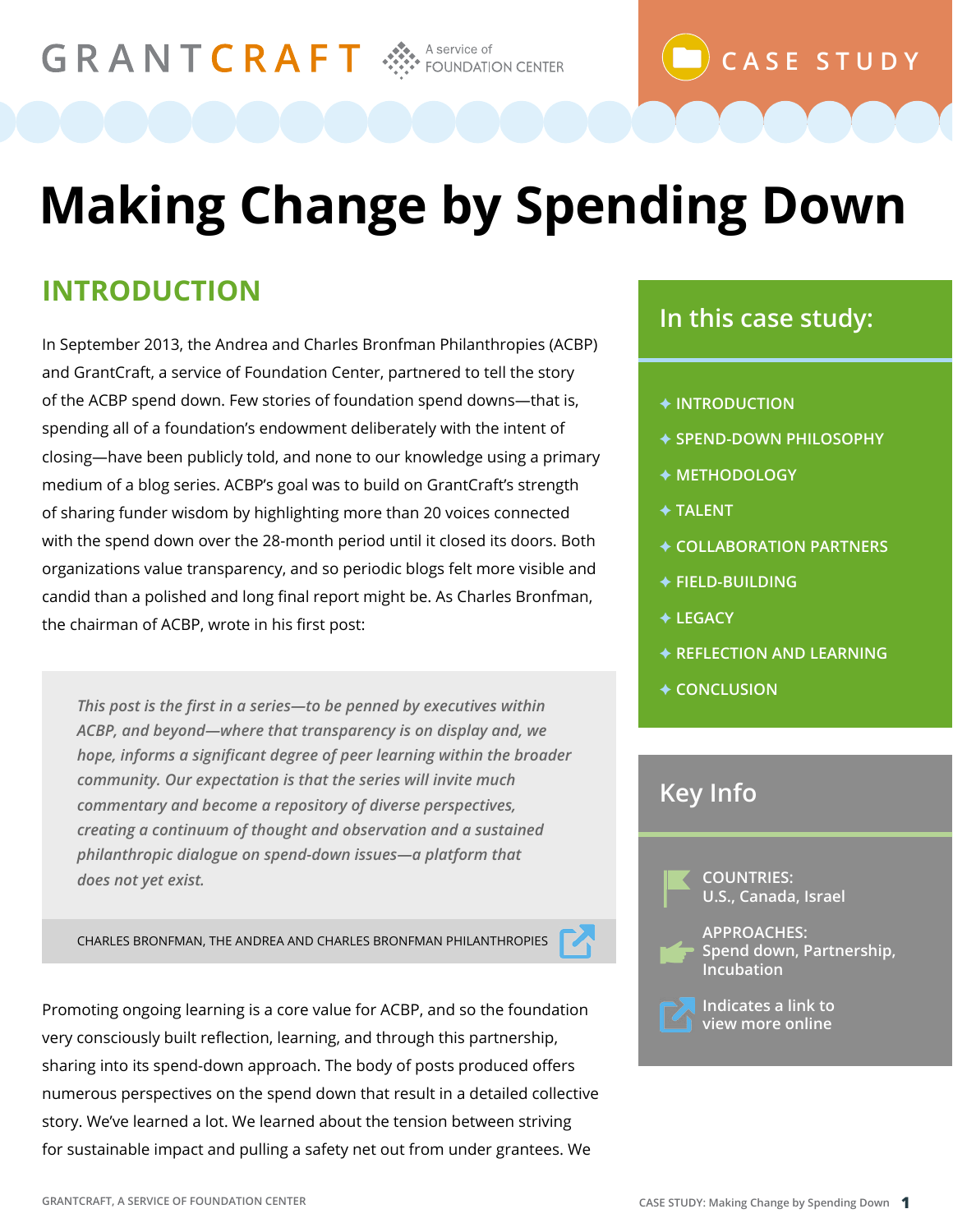learned ways that foundation staff shift their approach and roles during a spend down. We learned about the processes by which programmatic goals and operational necessities were implemented, and the balance between foresight and iteration that drove that implementation. And, we confirmed what we thought we might learn: there's no one right way to do or think about spend down, but sharing and listening help build a strategic approach. We didn't reprint most of the blogs in full, but wanted to organize the collection here in this comprehensive case study to give a flavor of all of the voices and perspectives, and to tell the cohesive story of how ACBP is completing a legacy of making change by spending down. The complete story of the foundation is available at **[acbp.net](http://www.acbp.net)**, and complete blog posts are linked to throughout and available at **[grantcraft.org](http://www.grantcraft.org)**.

Finally, as with other GrantCraft resources, we encourage you to read each section and then reflect. How does this resonate with my work? What can I learn from ACBP's thought process and questions? Do I agree with ACBP's approach? If not, how might I have made different decisions? Who might I want to connect with to deepen my understanding?

#### **SPEND-DOWN PHILOSOPHY**

*My parents were my greatest mentors. They taught me the meaning of philanthropy through their active involvement in so many causes. Creating initiatives to address social, cultural, and community needs now, and facilitating positive change for the future, were and remain guiding principles.*

*Those principles became the foundation for the Andrea and Charles Bronfman Philanthropies (ACBP), which my late wife, Andy, and I established in 1985. All along, we believed in creating programs with long-lasting effect and which could and would make a real difference in the world.*

*At the beginning of the 21st century, after doing our homework about perpetual foundations, Andy; Jeff Solomon, the president of our foundation; and I decided that ACBP should fulfill its mandate by 2016.* 

#### **The Andrea and Charles Bronfman Philanthropies**

**ACBP operates and supports programs in Canada, Israel, and the United States to strengthen the unity of the Jewish people, to improve the quality of life in Israel, and to promote Canadian heritage. Ultimately, ACBP seeks to span the separations created by geography, culture, and the requirements of daily life with a bridge built on the willingness of individuals in search of community, identity, and meaning. The foundation operates in a framework of continuing innovation, bearing risk, and ongoing emphasis of quality, value creation, and sustainability. It makes grants but also operates its own programs. Core to ACBP's operating foundation strategy has been a readiness to innovate and experiment. The foundation uses its resources and those of partners in the demonstration phase of projects. If the value of the project is proven, ACBP helps it to move to a larger field of stakeholders.**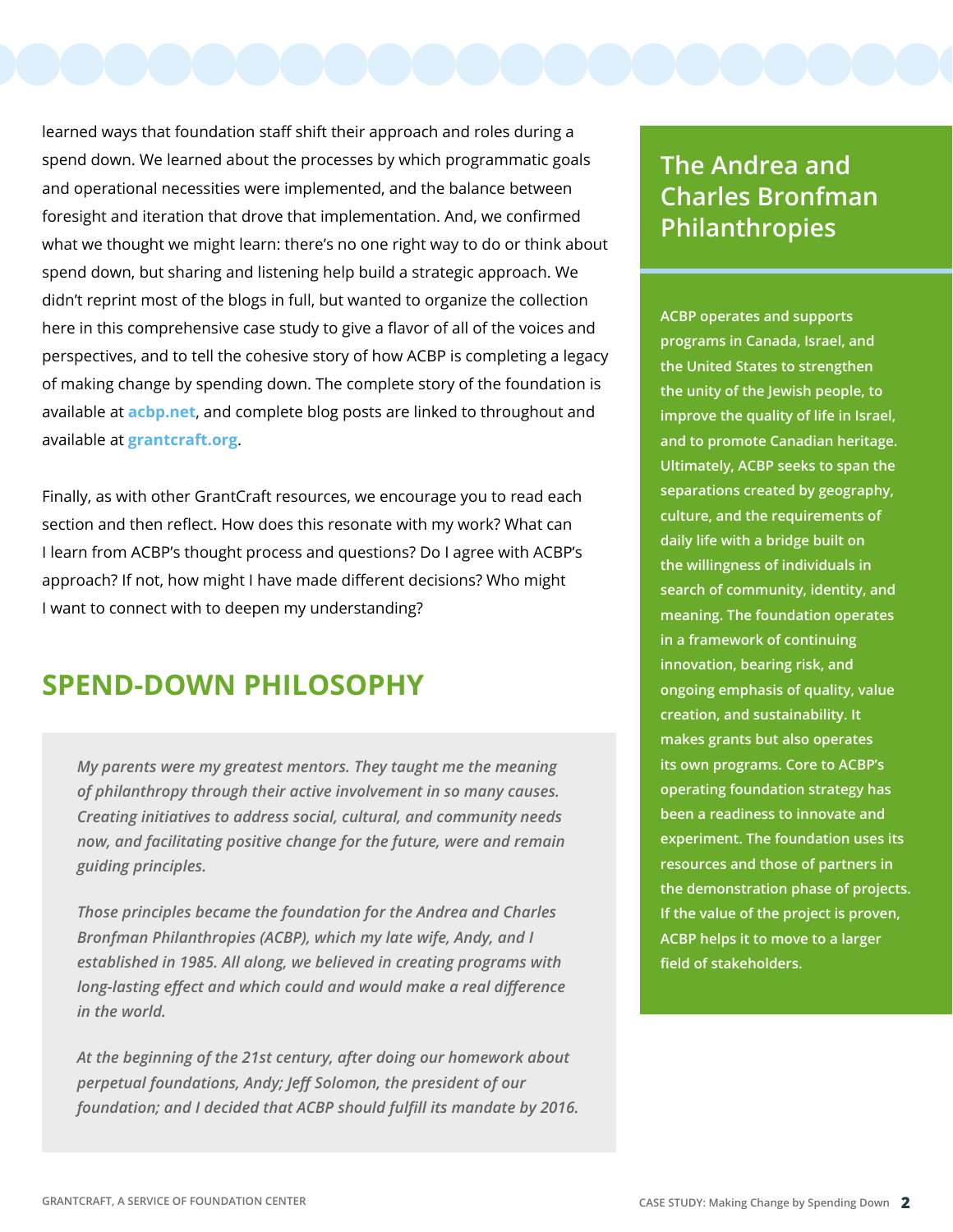*While several other foundations had chosen this course, our decision was privy only to us. But as more foundations chose to be time-limited, we decided to go public in 2008.* 

CHARLES BRONFMAN, THE ANDREA AND CHARLES BRONFMAN PHILANTHROPIES

#### *"The issue of time is particularly relevant now. We are entering the greatest transition of wealth in human history."* **– John Hoover, the Andrea and Charles Bronfman Philanthropies**

From ACBP's inception in 1986, it planned to strategically leverage its entire endowment by the year 2016. This decision was a reflection of Andrea and Charles Bronfman's belief that they could do the most good by empowering the next generation to pick up the gauntlet of innovation and create programs on their own terms. As a foundation committed to creativity and innovation, operating perpetually was not necessary. The board and staff have agreed that as with many investments, there is a time to invest and a time to exit.

The decision to close doors 30 years after opening them had strategic implications. By making the decision to spend down early, ACBP left plenty of time to build and refine its strategy. Initially, this included thinking about investment, impact, and time.

*Investment and impact are two major concerns facing every foundation. Investments are managed to produce a return. Returns are spent to have impact—with a portion held for reinvestment. The target spending rate for many foundations in the United States is five percent. This has roots in the federal government's minimum distribution requirements. In the private foundation world, those favoring a spending plan in excess of the traditional five percent consider a third and fleeting element—time.* 

*The issue of time is particularly relevant now. We are entering the greatest transition of wealth in human history. Foundations as prominent and diverse as the Bill and Melinda Gates Foundation, The Atlantic Philanthropies, ours, and others are in the midst of distributing all assets over a finite period. A few are also making a public record of their experiences and lessons.*

*There are a number of significant factors and realities that any foundation debating time should consider. Here are five that we've observed as important to the thought process:*

**Birthright Israel 13th anniversary event.**

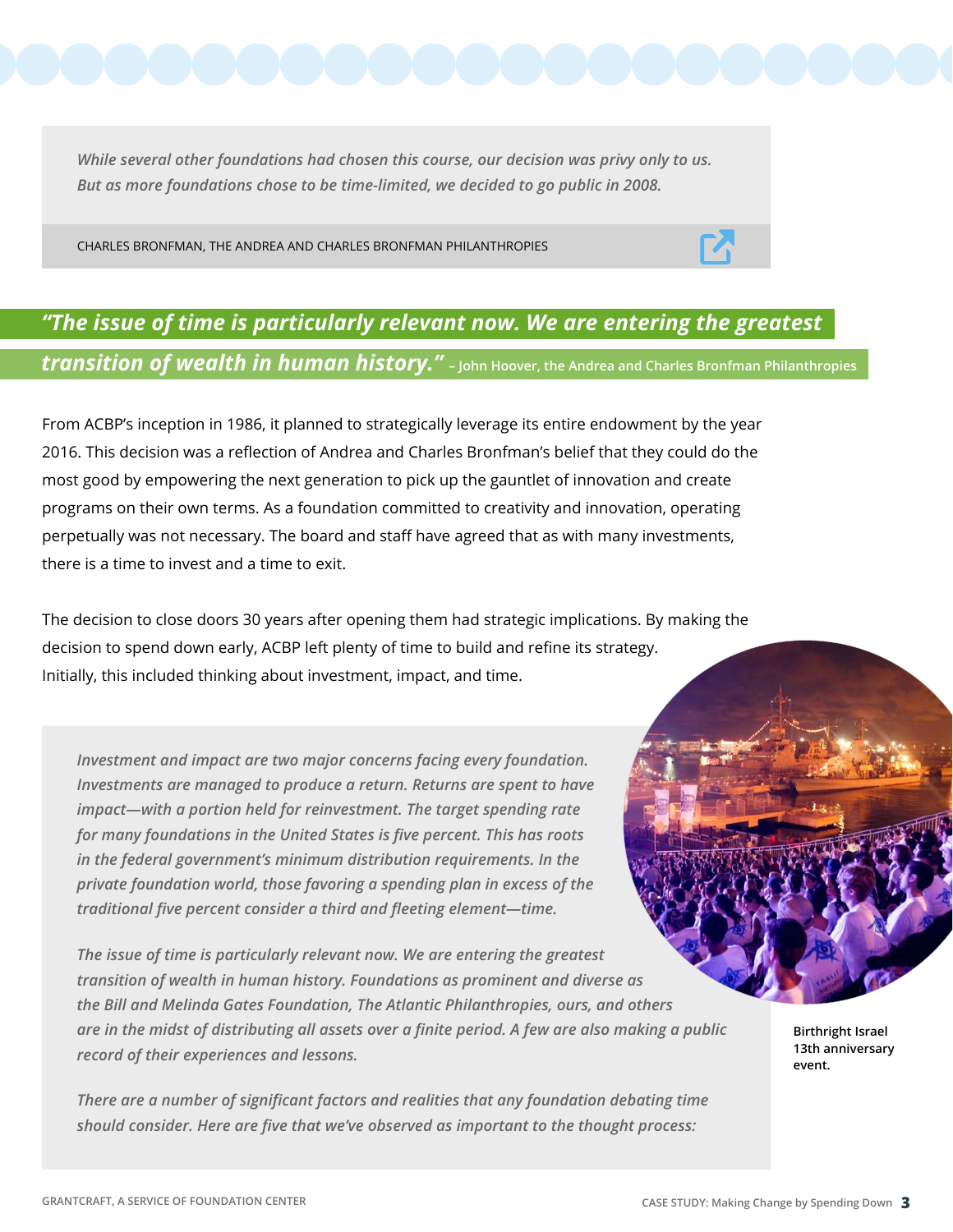

**1** The living donor effect  *Compound social impact v. investment returns* **2**  *Distribution rates can vary by giving vehicle* **3**  *It's okay to change course* **4**  *Philanthropic assets are not finite* **5**

JOHN HOOVER, THE ANDREA AND CHARLES BRONFMAN PHILANTHROPIES



For ACBP, thinking more deeply about time confirmed its initial intention to spend down, and also pointed to an ongoing need to learn, reflect, and iterate its approach to ensure a sound strategy. Marty Linsky, co-founder of Cambridge Leadership Associates, responded to a call from Jeff Solomon in 2010. Jeff said, "We want to do spend down 'right' and want to document our process so other organizations can learn from our experience."



**ACBP President Jeff Solomon discussed considerations related to spend down with Vincent McGee.** 

**View this video on GrantCraft.**



For Jeff and the ACBP team, there was a lot of valuable knowledge and strategy internally, but they knew that without a clear roadmap for spend down, they needed to give a hard look at how it had gone thus far.

*Our first task at Cambridge Leadership Associates (CLA) was to help Charles, Jeff and the ACBP staff turn their aspiration into a more concrete and shared view. What does spending down "right" actually mean? How does it look at the ground level?*

*What emerged was a desire to encourage ACBP's incubated grantee organizations to work individually and with each other during the spend-down period, with continuing mentorship and advice from ACBP's leadership and program staff, to assure sustainability of their organizations, missions, and people as ACBP funding ended. ACBP was wired to mentor and support and assumed that it would continue to perform those functions for the grantees, albeit perhaps in slightly different forms.*

*That high-level aspiration was based on values of relationship, commitment, and collegiality embodied by Charles and Jeff.*

*From CLA's perspective, there was not much available from other spend-down foundations so inextricably focused on sustainability and intense fieldwork. We took what Charles and Jeff started with as our initial marching orders, not knowing what to expect once we began to dig deeper into the internal and external dynamics.*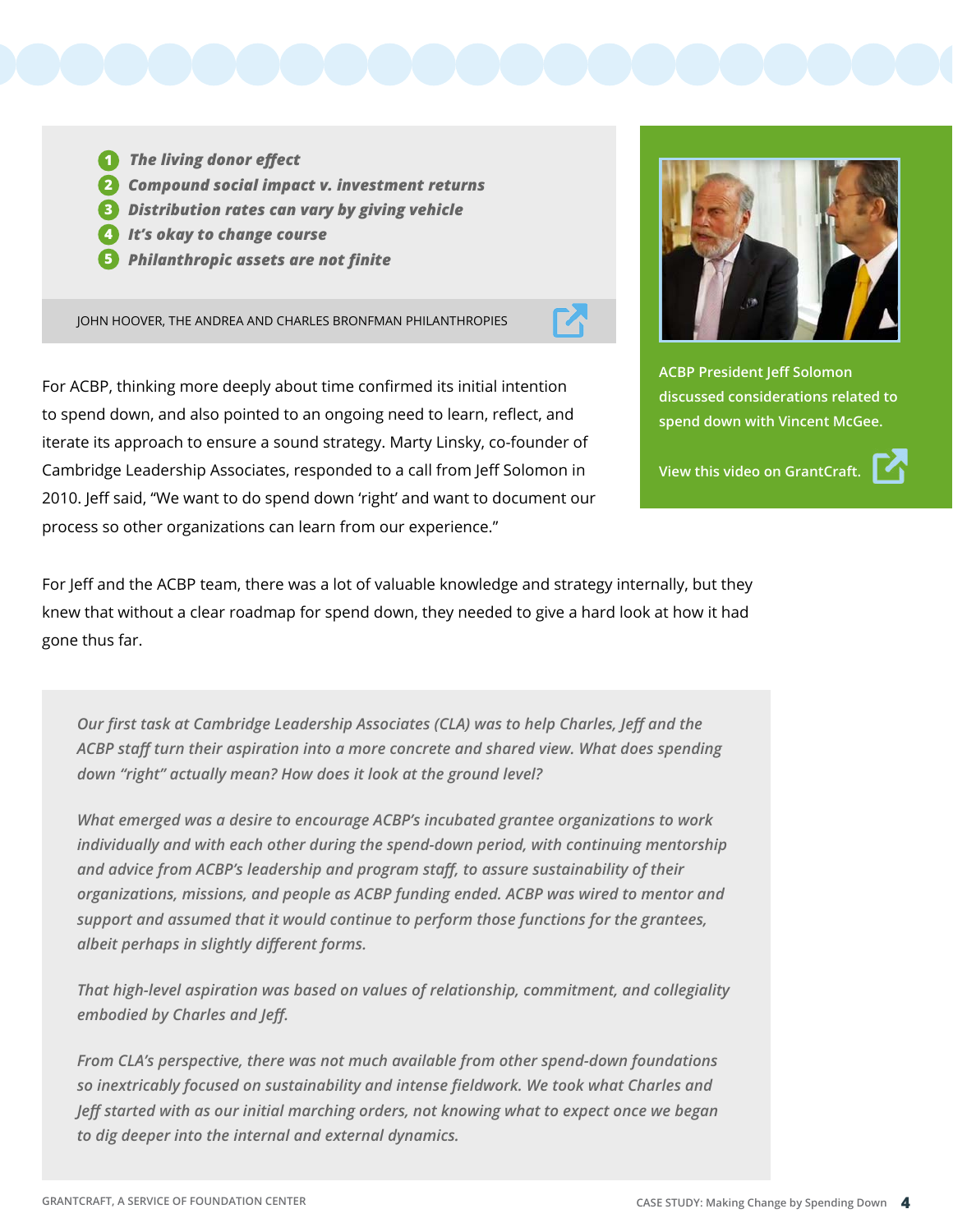*As sustainability became our collective mantra and shared goal, CLA and ACBP designed a set of activities to lead us to that point. Inherent in the concept of "sustainability" was an image that grantee organizations would use the period up to 2016 to prepare themselves for independence with ACBP's advice, support, and occasional prodding.*

*We began our process by having preliminary conversations with several CEOs of the grantee organizations and some members of the ACBP senior staff. What we learned from those initial inquiries was revealing, and challenging to some of our assumptions.*

*Among our initial findings:*

- F *Grantees felt very much in the dark about why ACBP was spending down and what that would mean for them during the spend-down period and beyond.*
- F *Ambiguity generated some anxiety, including at the staff level at ACBP.*
- F *Uniformly, grantee organizations were not enthusiastic about spending time and effort working with each other. They did not see themselves as part of a larger ACBP family with a collective stake in the spend-down process or the future.*
- **★ Each grantee organization was on a unique journey, with different internal and external** *challenges and dynamics, and each was in a different stage of their life cycle. There were nine operating programs and just as many separate stories and distinct sets of interests in the spend-down process. For example, they differed considerably in their dependence on ACBP for administrative, back-office support and those distinctions created vast differences in their views of the spend-down process.*

MARTY LINSKY, CAMBRIDGE LEADERSHIP ASSOCIATES

## *"We took what Charles and Jeff started with as our initial marching orders, not knowing what to expect once we began to dig deeper into the internal and*

*external dynamics."* **– Marty Linsky, Cambridge Leadership Associates**

In addressing those findings, Marty worked with the ACBP team to develop a multi-faceted communications strategy, hold meetings to clarify employment status and expectations with staff, conduct site visits to incubated organizations to determine sustainability, and publish an open letter





**McGill Institute for the Study of Canada (MISC) Board co-chair Ann Dadson speaks at a conference. MISC develops programs that promote a better understanding of Canada through the study of its heritage.**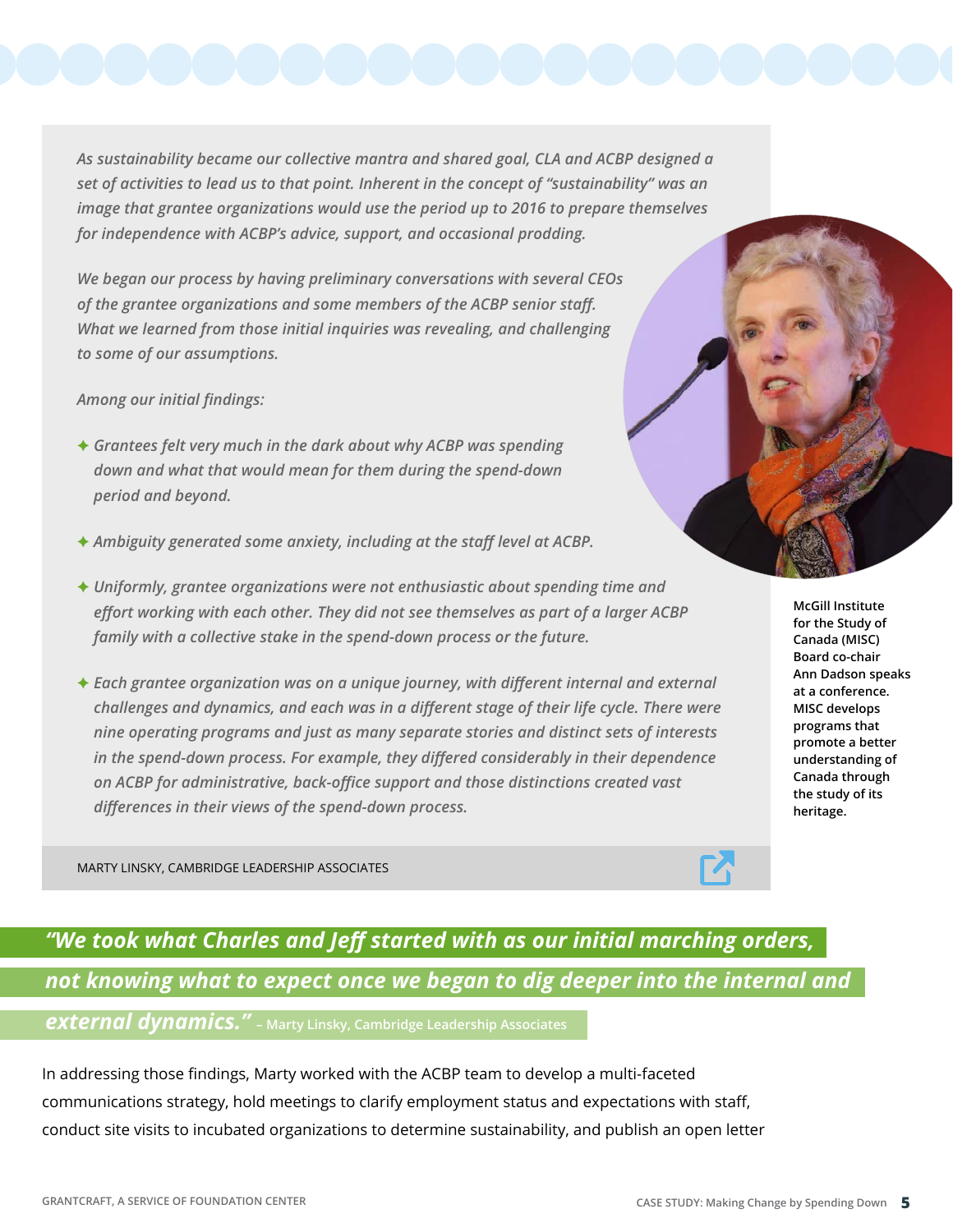to grantees, peer funders, other stakeholders, and the wider philanthropic community explaining the decision to spend down and setting expectations for the spend-down period and beyond. This step was an important milestone in clarification and transparency and also served to address and relieve anxiety.

For ACBP, the decision to spend down was intentional and thoughtful from the beginning. The philosophy allowed staff to invest deeply—financially and beyond—in partner organizations and into the foundation's mission to maximize impact during the foundation's lifetime.

#### **METHODOLOGY**

There's no roadmap for philanthropy, let alone spend down. ACBP had to figure it out, but it didn't do it alone. Through networks like the Spend Down Working Group, Council on Foundations, and Jewish Funders Network; outside consultants like Cambridge Leadership Associates and Bridgespan; and the wisdom of staff, advisors, and friends, ACBP explored important aspects of how it would spend down strategically and thoughtfully. There were operational questions to wrestle with regarding staff, investments, changes to program strategy, assets, and even artwork. Capacity building, communication, mentorship, network-building, and sustainability were important program-related concerns.



It didn't happen overnight. It started with a lot of questioning.

*We have been surprised by the limited content available on the process of how foundations spend down, rather than the more broadly discussed topic of why foundations spend down. (We're glad to see this starting to change, with resources like Duke University's online spend-down research library).* 

*We therefore went on a mission to consolidate both the process-related experiences of ACBP and other organizations' research papers and articles relating to spending down. This is the first of two blogs this month that highlights the steps involved and items for consideration that we have organized from our research. This post will highlight strategic priorities, while the next will focus on operational components. We hope these two checklists will help other organizations as they grapple with similar spend-down questions.* 

**The Inter-Agency Task Force on Israeli Arab Issues, with ACBP on its board, was founded in 2006 with the mission to generate awareness among the North American Jewish and Israeli public to advance civic equality in Israel, where Israeli Jews and Arabs can contribute, participate, and benefit as full citizens.**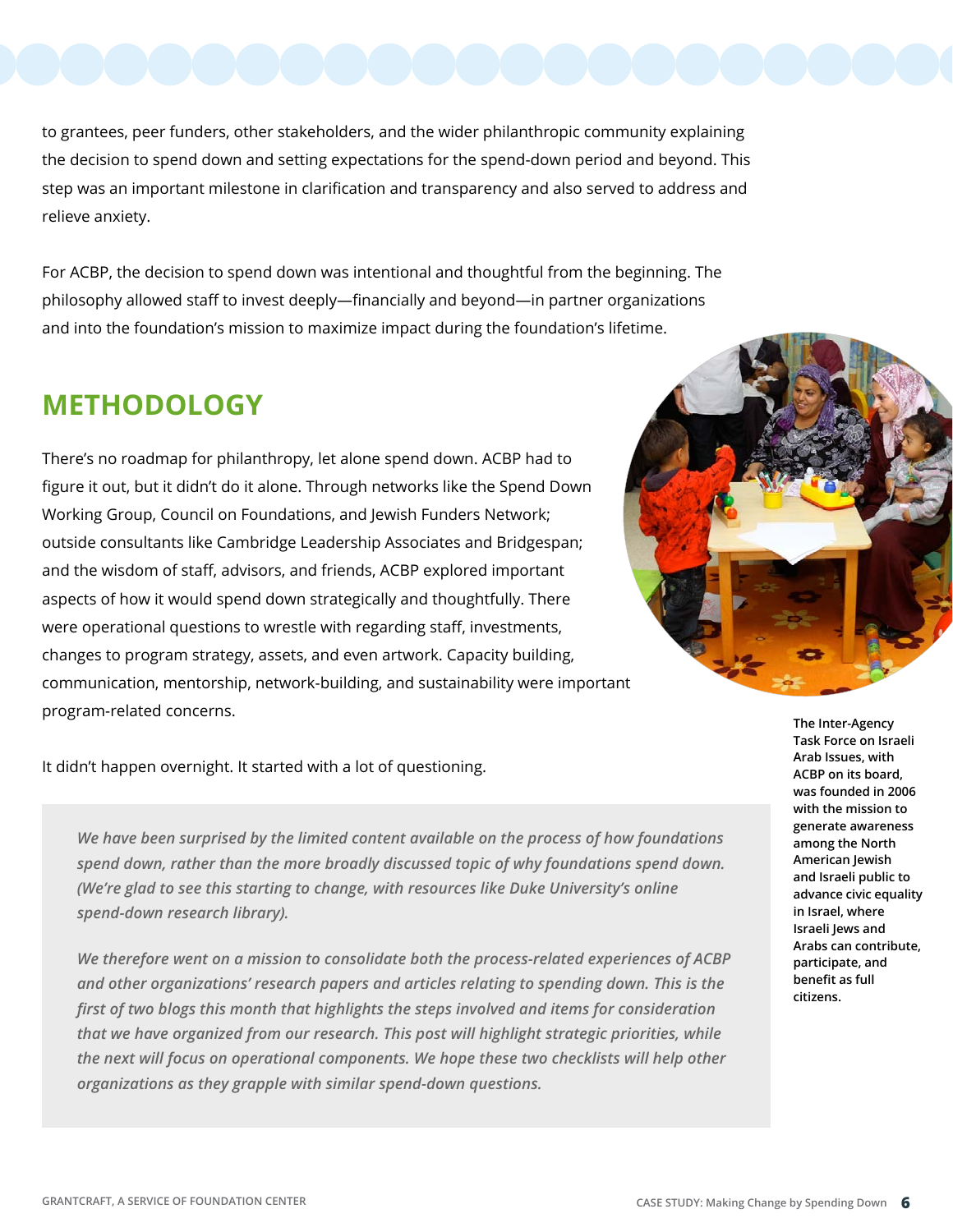*Let us be very clear from the outset—the spend-down process is not a perfect science, nor is there a handbook that can mold a perfect strategy. As GrantCraft often shares, and as is a relevant reminder here, philanthropy and its strategies are not a one size fits all. However, we are of the opinion that by asking the right questions, foundations can make sound judgments about their spend down to make it more meaningful, strategic, and able to achieve goals—rather than being deterred by unneeded challenges. Here's our guide to asking the right questions:* 

#### *Evaluate overarching programmatic priorities.*  **1**

- ◆ What is the legacy objective, if any? Is it the name of the foundation, the *programmatic impact, or both?*
- F *Who will make the legacy decision? The founder(s)? His/her children? Trustees? Staff members? Some combination?*
- ◆ Will future generations continue the foundation's legacy or impact objectives *through other means?*
- F *If there is a living donor, how will s/he engage philanthropically after the spend down takes place (if at all)?*
- ◆ How might the foundation need to adjust its current programming to meet the *legacy objective?*
- ◆ Will there be an endowment at the close of the foundation? If so, to whom will *it be distributed?*

 *Determine when to spend down and how to communicate it.*  **2**

- F *Should the date drive the program goals or the program goals drive the date?*
- F *Is the foundation's lifespan long enough to make appropriate program planning adjustments?*
- F *Who needs to learn about the foundation's decision to spend down?*
- F *How and when will the spend down be communicated to partners and grantees?*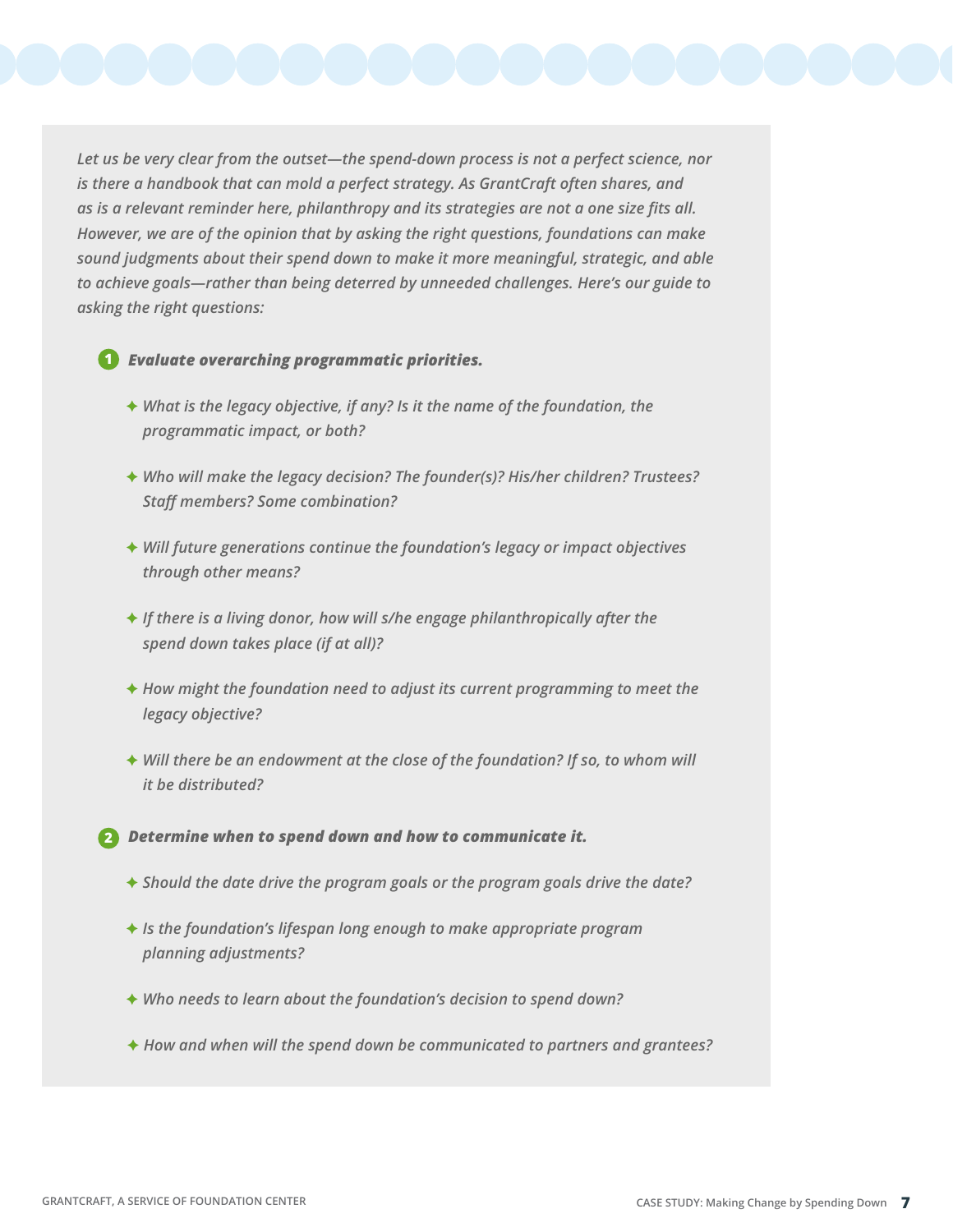#### *Carry out assessment of current programs.*  **3**

- F *What types of qualitative and quantitative criteria should be used in the assessment?*
- **★ How do those criteria align with the foundation's present and legacy objectives?**
- F *How might the assessment handle comparisons among grantees and within various funding portfolios?*
- F *Should outside consultants or an evaluation firm conduct the assessment?*
- F *Who should be involved in the assessment? Founders? Trustees? Staff? Grantees?*
- F *Should the assessment be carried out anonymously or publicly?*

 *Wind down funding of non-essential grantees.*  **4**

- **★ Has it been clearly communicated to the grantee that funding** *will soon stop?*
- F *Is a transparent timeline in place for reduction of funding?*
- F *Has the timeline been communicated with adequate lead time to each grantee? If not, can the foundation consider readjusting the schedule?*
- F *How might the foundation assist with transitional support or attract replacement support from other funders?*
- *Enhance capacity and funding for core grantees.*  **5**
	- ◆ What steps must be taken to ensure core grantees have the financial and *operational expertise to continue after the spend down?*
	- ◆ Will the foundation provide capacity building—monetary or in-kind—to enable *grantee sustainability in the areas of:* 
		- **•** *Fundraising and donor relations management?*
		- **•** *Financial and organizational management?*



**Participants in Grand Street's 10th cohort retreat.**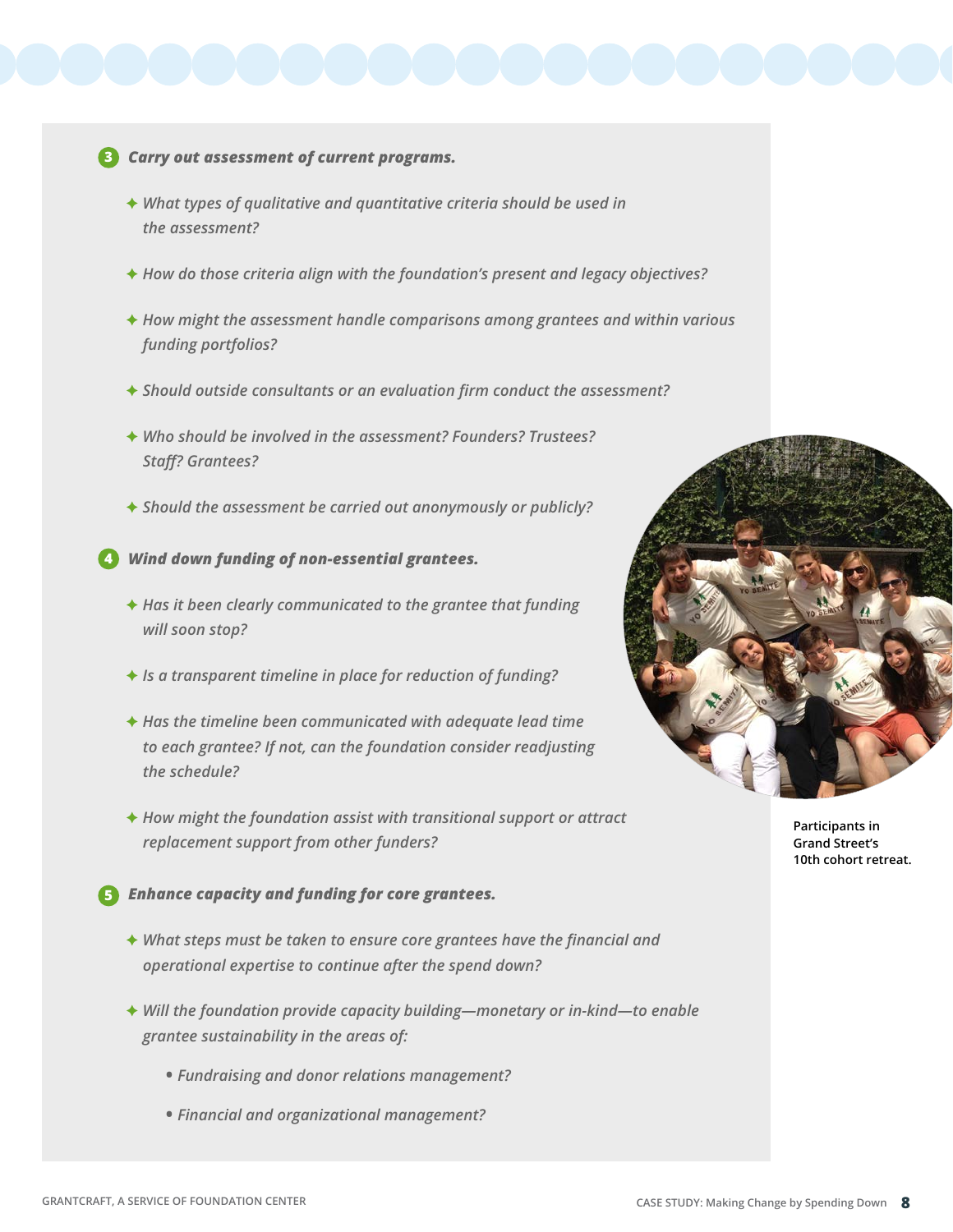- - **•** *Governance and board management?*
	- **•** *Strategic planning?*
	- **•** *Leadership development and staffing?*
	- **★ Have actionable fundraising plans been created by grantees with reserves in place** *in case financial goals are not reached?*
	- ◆ How will the foundation and grantees balance responsibilities to search for *new partners?*
	- **★ If the foundation has incubated grantees, how can the grantee mitigate the** *"branding" effect that often ensues and onboard new partners?*
	- ◆ Are there merger possibilities for incubated grantees in order to consolidate *operational capacities?*
	- F *Should the foundation use a dashboard or other tool to track and analyze progress of grantee strength and sustainability throughout the spend-down process?*

#### *"The spend-down process is not a perfect science, nor is there a handbook that can*

*mold a perfect strategy."* **– Mariah Schuknecht, formerly of the Andrea and Charles Bronfman Philanthropies**

- *Determine if new program initiatives will be considered.*  **6**
	- F *Will new initiatives invigorate the staff and potentially prevent loss of enthusiasm?*
	- **★** *Is it practical (or necessary) to reduce funding for other grantees to fund new initiatives?*
	- **★ Can the foundation transition from a grantmaking organization to one that offers** *non-financial support to grantees through mentorship?*
- *Determine closing and post-close strategies.*  **7**
	- ◆ How can the foundation spend its time meaningfully capturing lessons learned *and networking grantees and funding partners to leverage its investments over the years?*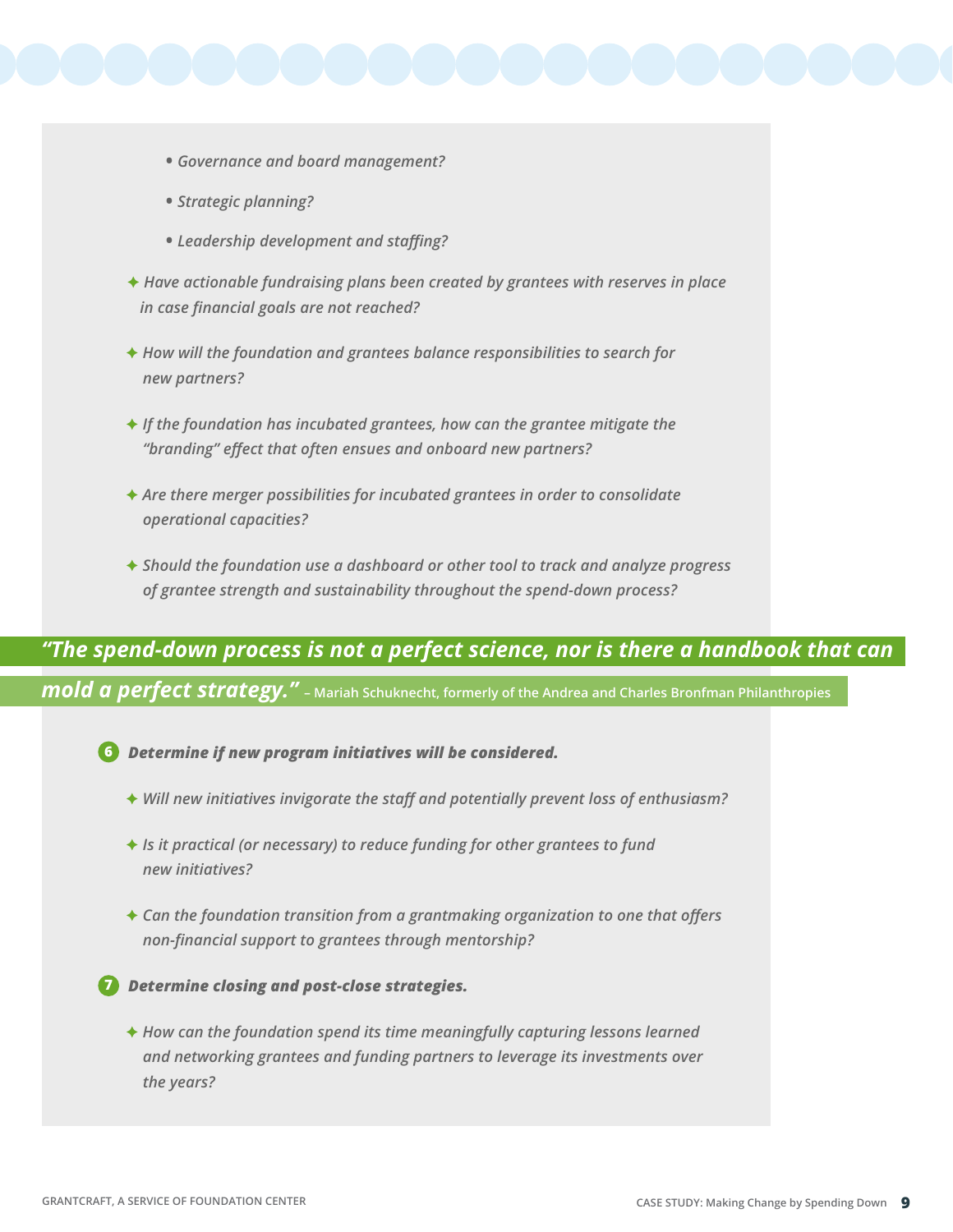- **★ How should the foundation's successes and impact be celebrated? If there is an** *event, who will be invited?*
- **★ How will the institutional knowledge created and accumulated throughout the** *foundation's lifespan be preserved?*
- ◆ Where will this knowledge (and documentation) be archived? By a partner or *supporting membership organization?*

MARIAH SCHUKNECHT, FORMERLY OF THE ANDREA AND CHARLES BRONFMAN PHILANTHROPIES

Adopting a spend-down approach is a big decision that leads to a lot of changes. As ACBP staff started to discuss these and other questions, they determined aspects of how they would approach the actual process of spending down—their new investment strategy. And of course, questions lead to more questions, many of which arose through thinking about the closing details.

John Hoover, senior vice president at ACBP, shared some of his questions related to "the end":

- F *Are all financial obligations, legal issues, and claims resolved?*
- F *How are furniture, equipment, and art to be handled?*
- F *Should arrangements be made for maintaining a website post-close, even if stagnant? If so, how will hosting and maintenance (if needed) be paid over time?*
- **★ Have important legacy documents been organized and codified? Where will the relevant** *documents be archived and stored after closing, and will additional funding be required? Will they be secure, easily accessible, and ready for transfer?*
- F *Who will be the contact person designated for possible future inquiries?*
- **★ Will there be a celebration or "life" publication to recognize the milestones and impact of** *the foundation?*
- **★ Have all "wind up" steps that lead to proper dissolution been undertaken?**

**The Gift of New York, launched on September 13, 2001, enlisted the tri-states' cultural, sports, and entertainment venues to help families who lost loved ones on 9/11.**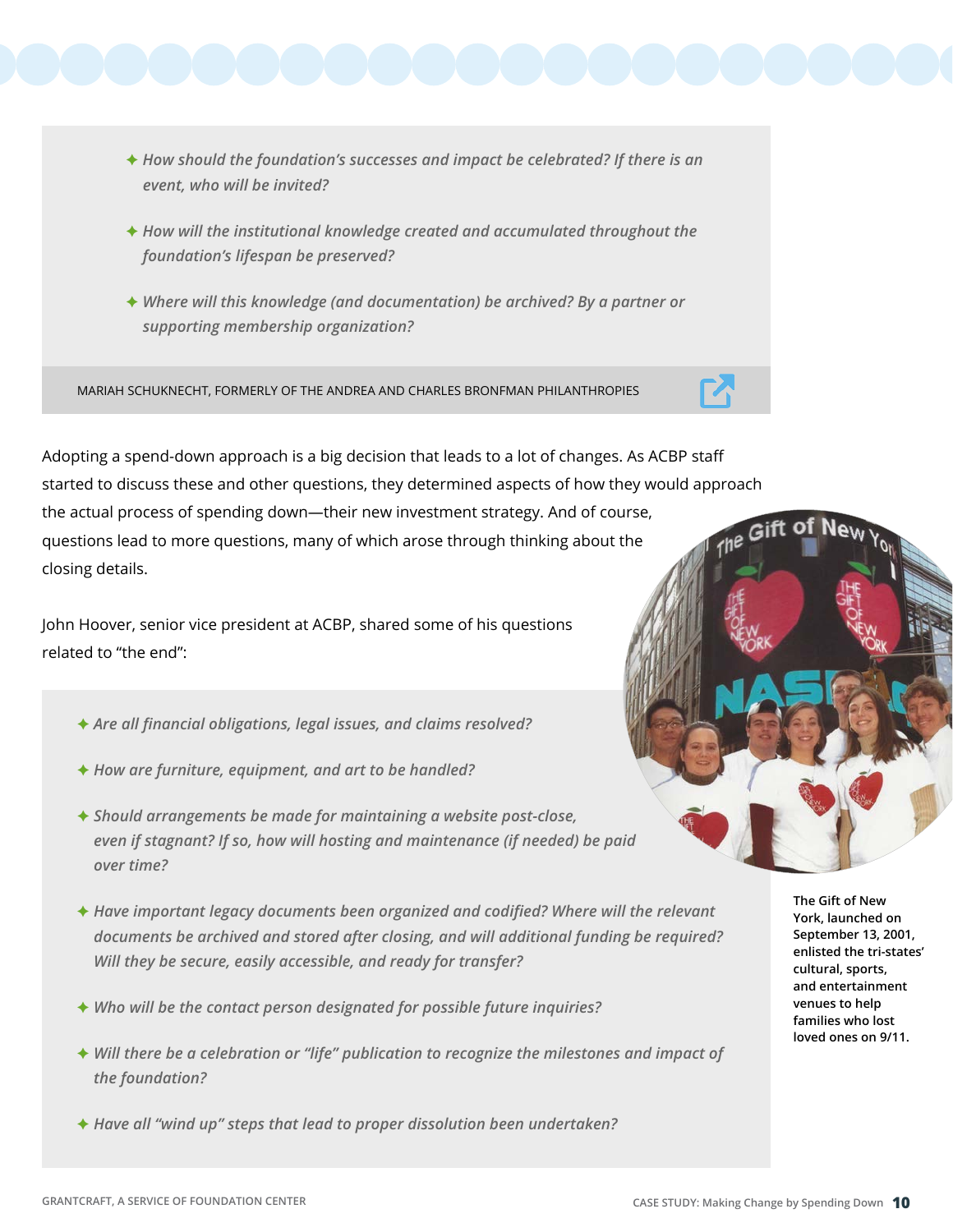F *Will the final year be audited? When the foundation issues a final tax return and files with the state's Attorney General indicating all assets have been distributed, will reserves be considered to pay the residual fees and expenses?* 

JOHN HOOVER, THE ANDREA AND CHARLES BRONFMAN PHILANTHROPIES



Some questions, like these, don't get answered right away. In fact, part of what ACBP learned is you just have to dive in and start a strategy to be able to make good decisions along the way. ACBP decided that it would close its doors 15 years later. This meant certain decisions and answers could wait, and programs and operations could continue to evolve.

As Mariah's blog suggested, one of the topics ACBP had to wrestle with was if new program initiatives would be considered. The reality is that ACBP didn't want to go in a new direction, but this was a signal to go deeper in the work and innovate within programs that it had already decided to fund. In Canada, the CRB Foundation started programs about Canadian heritage from the ground up as one of its first approaches to funding. In Israel, Keren Karev created new programs to enhance quality of life. In the U.S., ACBP decided to similarly create new initiatives with the goal of inspiring and cultivating next generations.

## *"Without the annual cushion of ACBP's operating support, financial issues soon became very clear. In our enthusiasm for our mission, we were living*

*beyond our means."* **– Ann Dadson, Historica Canada**

*One strategy they supported began in 2002, when Jeff Solomon, president of the Andrea and Charles Bronfman Philanthropies (ACBP), hired me to encourage next generation donors to bring their own ideas and resources to bear on the Jewish world.*

*After spending a few months surveying the landscape and exploring best practices across the country, we set up a collaborative giving process for next generation donors who wanted to give beyond tables to benefits by more directly funding critical issues in the Jewish world.*

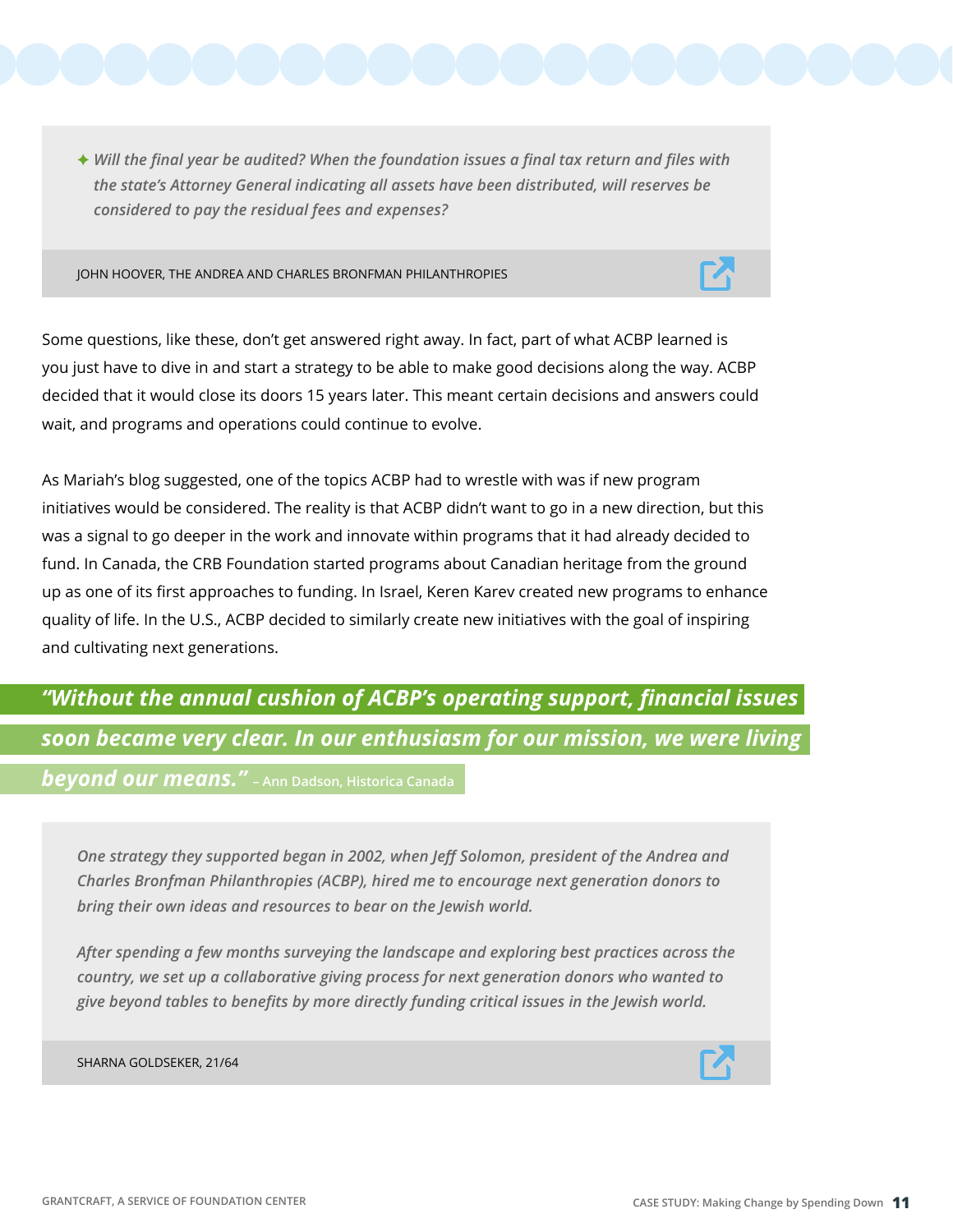Innovative programming is balanced by longstanding grantees and programs to whom ACBP has offered continual financial but also non-financial—such as mentorship and board service—support to over the years. Because of the deep investment and true partnership, it was important to ACBP to communicate that funding would end with the closure of the foundation and determine jointly with the grantees the schedule of financial support for the remaining years.

In some cases, ACBP also worked directly with a partner to further develop the financial sustainability solution.

*Historica Canada was founded with significant financial commitments from both founders. The largest, in 2000, was a pledge of up to \$25 million from the foundation with the condition that Historica Canada match it dollar for dollar. The full amount was matched within five years, but nearly all the funds were used to support annual operations. Little was set aside for future financial security.*

*We were aware of the ACBP spend down, and by mutual agreement, ACBP was to pay its pledge over a minimum of several years with its last payment in 2016. We set up payments on a sliding scale between operations and endowment to enable Historica Canada to cover its operational expenses, focus on programming, enhance its brand to attract partnerships to match the pledge, and work toward financial sustainability.*

*After about five years, we reduced the amount earmarked to operations and increased the amount reserved for an endowment. Later, the full amount of annual payments went to the endowment to support long term development and programming.*

*But without the annual cushion of ACBP's operating support, financial issues soon became very clear. In our enthusiasm for our mission, we were living beyond our means.* 

ANN DADSON, HISTORICA CANADA

With the financial reality in mind, Historica Canada shifted operational focus to sustainability planning beyond ACBP. ACBP's early disclosure about the spend down gave core grantees an opportunity to expand their thinking about financial and non-financial aspects that had previously relied on ACBP. And, this transparency allowed ACBP to evolve support for the transition period in some circumstances, like providing back-end office support or catalyzing network-building.

**Charles and Jeff, colleagues for nearly 20 years.**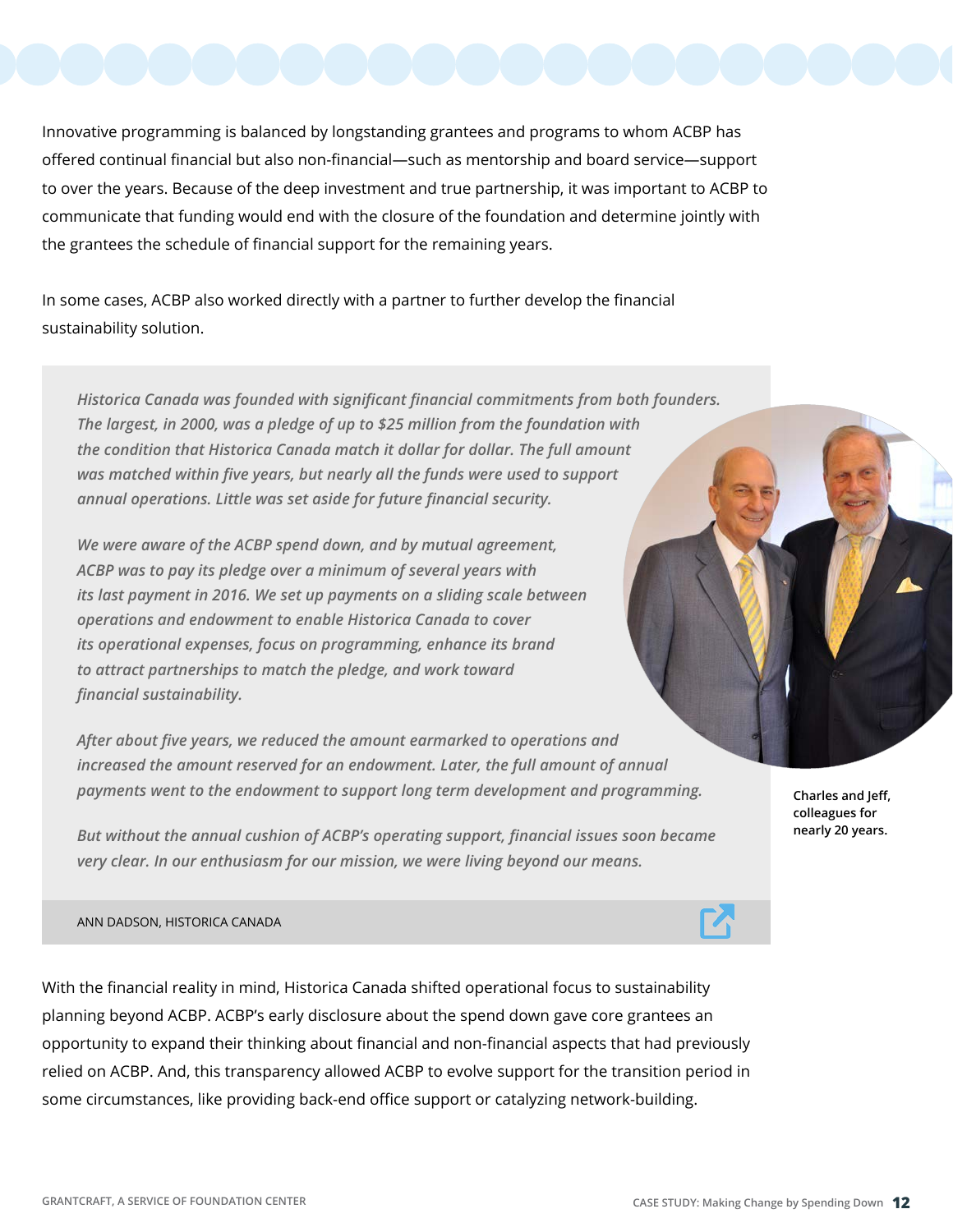Conversations with grantees were mirrored internally at ACBP, as executive leadership had to also work with staff on sustainability.

*One example of this was the existence of a full-time human resources manager and an information resources management professional on our staff. While this may appear standard, even mundane, for us it was not. These positions could well have been outsourced, considering the relatively small size of our staff. But their in-house presence underscored the centrality of their roles and the high value placed on personnel in the overall ACBP framework.* 

JEFF SOLOMON, THE ANDREA AND CHARLES BRONFMAN PHILANTHROPIES



Talent management was as much a result of the methodology used to execute the spend down as as it was an integral part of executing that process, too.

#### **TALENT**

As Jeff Solomon said in one of our videos, "the foundation has always had the belief that its only resources were its human resources." When spending down, there is a strong need for staff to be present and working towards the foundation's mission, but there is also an end to that work and to jobs—in sight. For some, accepting a job with an expiration date is an exciting and welcome opportunity.

*I arrived at ACBP in September 2013, when the spend down was already well underway. Senior management was fully transparent with me about this before I accepted the job offer, but it did not affect my decision in the least. If anything, it was an added bonus and incentive.*

*As a recent college graduate, I was eager to jump right in to learn and to succeed. Joining ACBP would, I believed, position me on a fast track toward understanding the role of a leader in Jewish foundations. The decision by Charles Bronfman and ACBP president Jeff Solomon to publicly and honestly share their thoughts and strategy related to the spend down resonated with my values, and so with this respect for ACBP's leadership, I accepted a job with an expiration date.*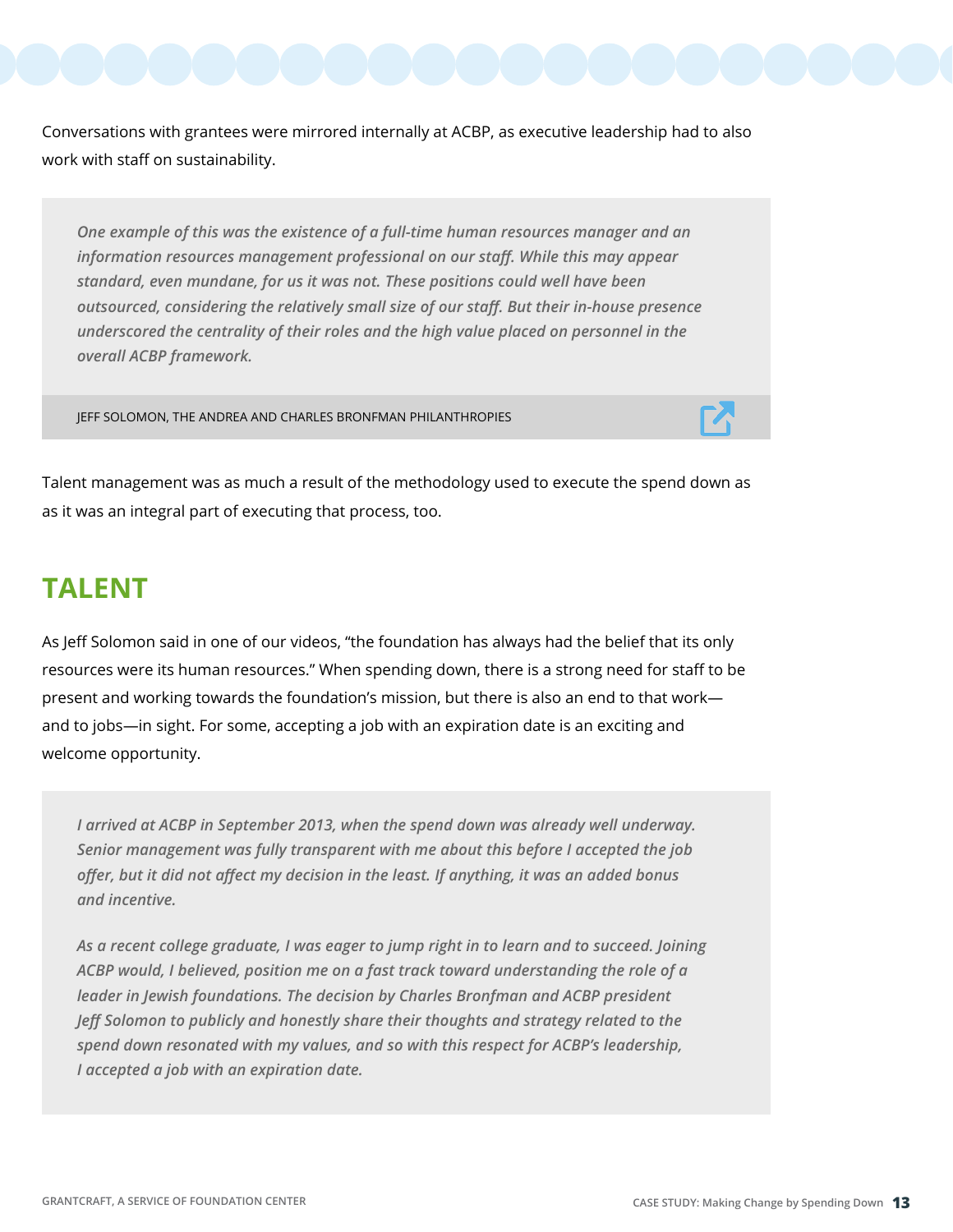*I was hired to provide needed support to our current programs and funding commitments, which includes determining how to best preserve the stories and lessons from our relationships long after we close our doors.*

*When I started my position, I inherited old files. I will likely be the last person to read many of these, and how I use them is now my responsibility. Knowing that I will be the last person to inherit them is both daunting and exciting. It is my opportunity to not only build the files, but to use them to preserve the foundation's legacy.*

AMANDA LEVINE, THE ANDREA AND CHARLES BRONFMAN PHILANTHROPIES



## *"Change is about doing things differently—giving up control, negotiating services, determining costs, leveling expectations, and getting buy-in. There is no single driver of change."* **– John Hoover, the Andrea and Charles Bronfman Philanthropies**

Staff like Amanda have been crucial to executing ACBP's mission, especially in the final few years, by sustaining operations and also stepping up to support grantee programs and organizations. As the foundation's approach to closing grantee relationships included more holistic partnership to ensure long-term sustainability, sharing services and resources was key.

*As an operating entity, ACBP had the capacity to extend its infrastructure to the programs that were being developed. In essence, we shared services. This allowed missions to thrive without the distraction of developing supportive services. In the private equity space, this type of support is commonly provided by an incubator. In looking at the field, organizations that did not have the benefit of sharing services were spending a disproportionate amount of time building and maintaining these services without the corresponding caliber of talent or resources.* 

*The easy part of freeing up resources to focus on mission is finding the right approach for a given scenario. The hard part is changing existing organization culture to accept that approach. Change is about doing things differently—giving up control, negotiating services, determining costs, leveling expectations, and getting buy-in. There is no single driver of change. It could be boards, funders, staff, or networks. Change starts at the top with the adaption of the belief that how an organization functions today might not be how it should*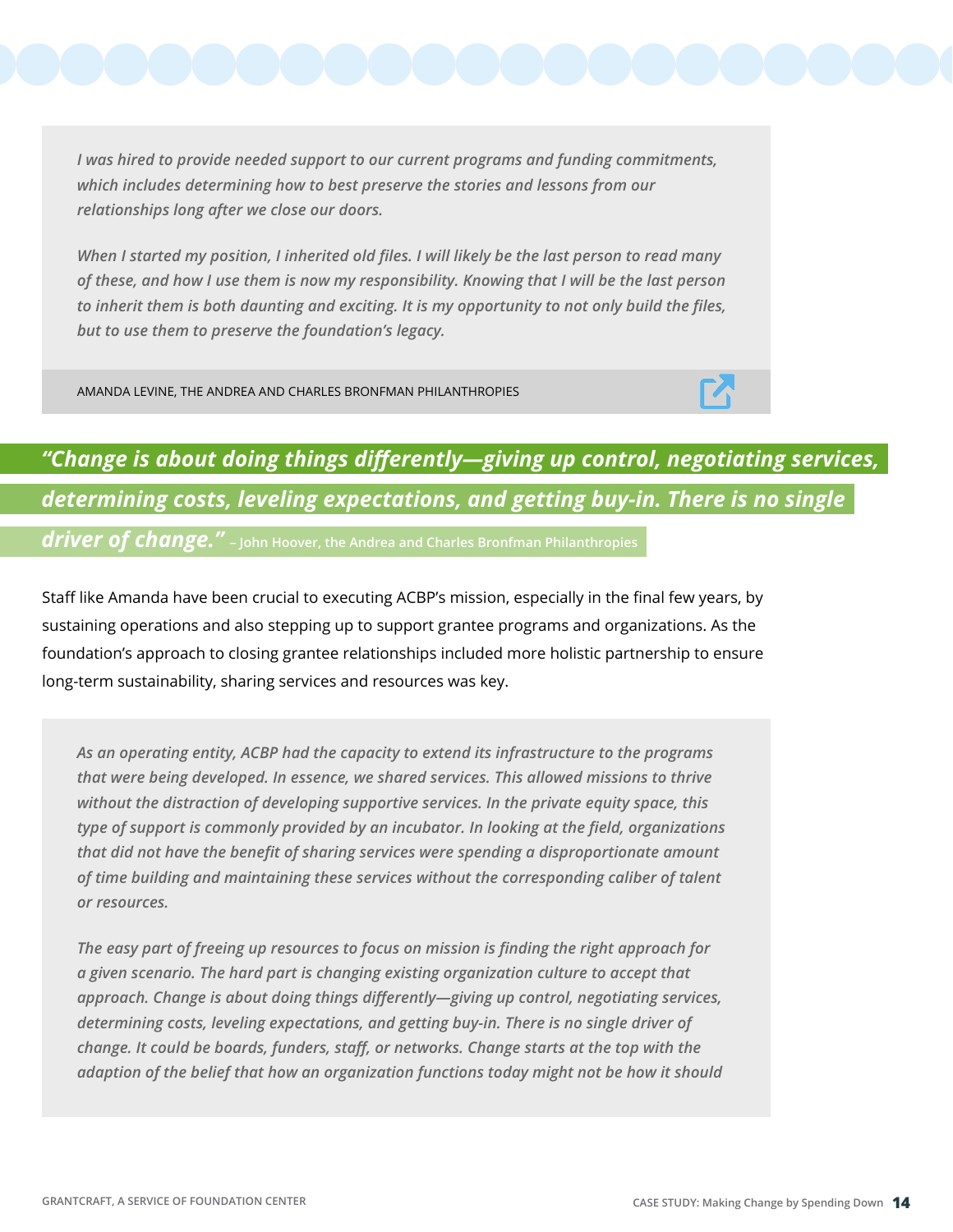*move forward tomorrow. As a private operating foundation, ACBP leveraged its resources and applied its people, including its founder, to fast-track growth, highlight opportunities, increase focus on mission, and extend its back-office services to core startup grantees.*

JOHN HOOVER, THE ANDREA AND CHARLES BRONFMAN PHILANTHROPIES



*"We attract new employees who are excited to work in support of our mission and derive professional lessons from a foundation at this late stage of its life. Working close to a living donor in an organizationally flat structure with less staff is a unique opportunity."* **- Jeff Solomon, the Andrea and Charles Bronfman Philanthropies** 

For some staff, a spend-down environment can instill some fear about the future. For others, it can be an opportunity to reflect, learn, evaluate, and eventually pursue other interests.

*While much of the spend-down focus was on external stakeholders, what became increasingly clear was the additional internal challenge of addressing ACBP's employees. ACBP is a family foundation where staff turnover is low and relationships run deep. A foundation that broadcasts that it's effectively putting itself out of business in five years creates an unusual situation for employees.*

*What is the impact on a staff member who knows his or her job has an expiration date? Does this knowledge influence the quality of his or her work? Does he or she start looking for a new job? Moreover, how can the organization ensure it will retain the necessary talent to see itself through to the end?*

*When staff reductions began, they were spread among different departments, and while each specific circumstance varied, all were related to the decision to spend down the foundation's assets. As the number of employees began to shrink, other staff members knew their time was soon, but did not know exactly when or how they would be let go.*

*Senior management was aware of the strained atmosphere created by the spend down and tried to communicate their strategy internally. Despite best efforts, continually evolving plans resulted in the delivery of ambiguous messages that triggered unease among the staff.*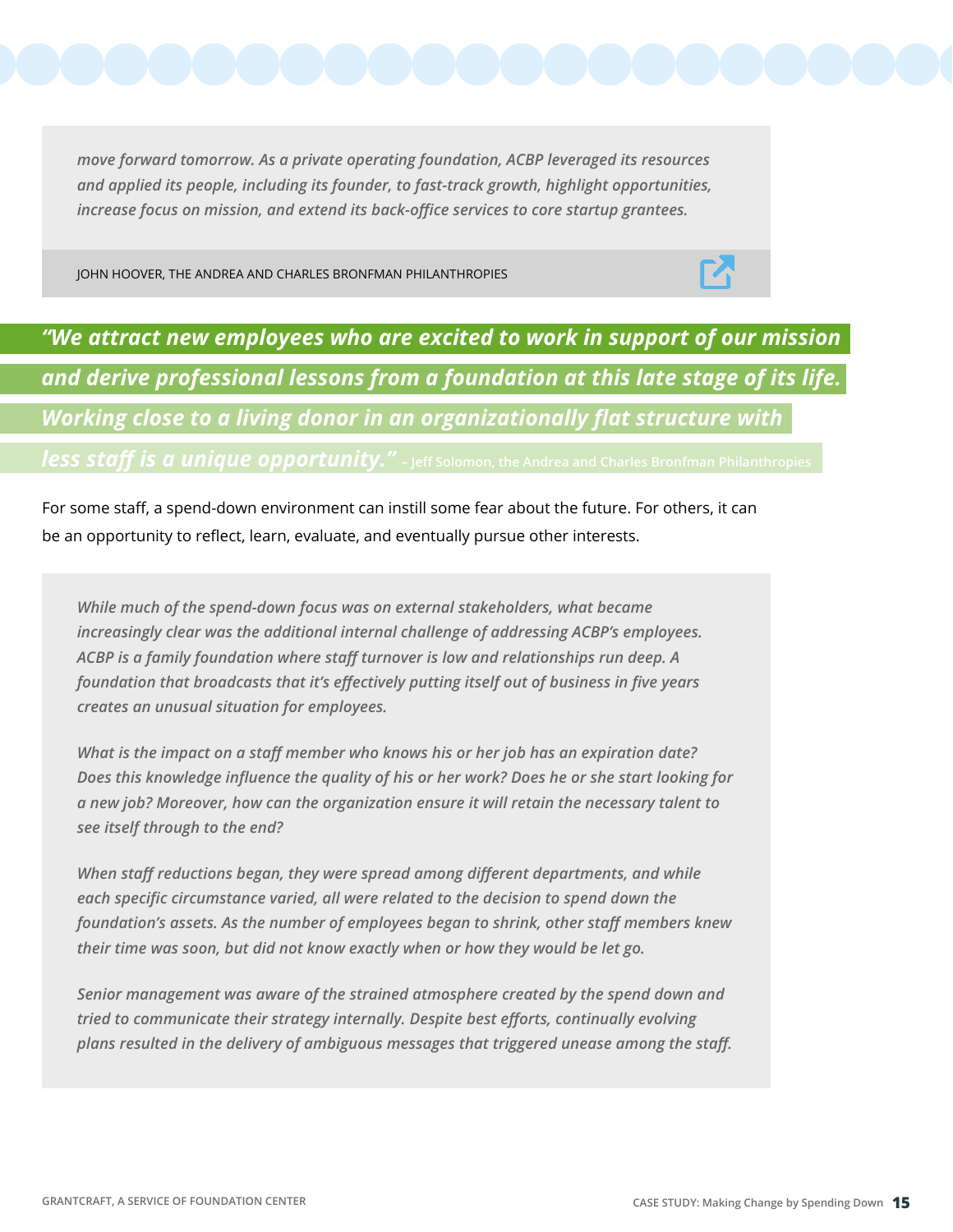*While I was not privy to specific timelines for all of our employees, I had a general idea of who was going and when. I had a positive working relationship with many of my colleagues and they turned to me to express their frustrations, concerns, and tears.*

JASON SOLOWAY, THE ANDREA AND CHARLES BRONFMAN PHILANTHROPIES



The anxieties that Jason noticed among colleagues and that surfaced in the Cambridge Leadership Associates evaluation were not unknown to leadership. In fact, Jeff's take is that despite best efforts, some stressors for staff are simply unavoidable.

*From 2011, when ACBP publicly announced its spend down, to today, the number of employees has declined by 60 percent, or 12 employees. Yet despite the new normal, including a move to a less expansive headquarters office, our work continues in grantmaking and stewardship, and we in fact attract new employees who are excited to work in support of our mission and derive professional lessons from a foundation at this late stage of its life. Working close to a living donor in an organizationally flat structure with less staff is a unique opportunity.*

*Still, there was and continues to be a natural anxiety permeating the culture. This is to be expected. Transparency, honesty, and generosity are, indeed, mitigating factors. Nevertheless, such mitigation is but one aspect of the human resource culture of a foundation and those of us responsible for the leadership of time-limited foundations should not delude ourselves into believing that stresses are not present.*

*We need to manage it by expediting decisions and communicating them, or sharing reasons for any ambiguities.*

JEFF SOLOMON, THE ANDREA AND CHARLES BRONFMAN PHILANTHROPIES



Each spend-down foundation faces similar challenges in motivating, attracting, and determining the right timeline for phasing out staff. The Atlantic Philanthropies, another foundation nearing the end of its lifespan, offered a guiding principle that resonates with ACBP's approach to staffing.

*Upon their departure, we want staff to be recognized and feel respected for their contributions, equipped for their futures, and positive about their experience at Atlantic.*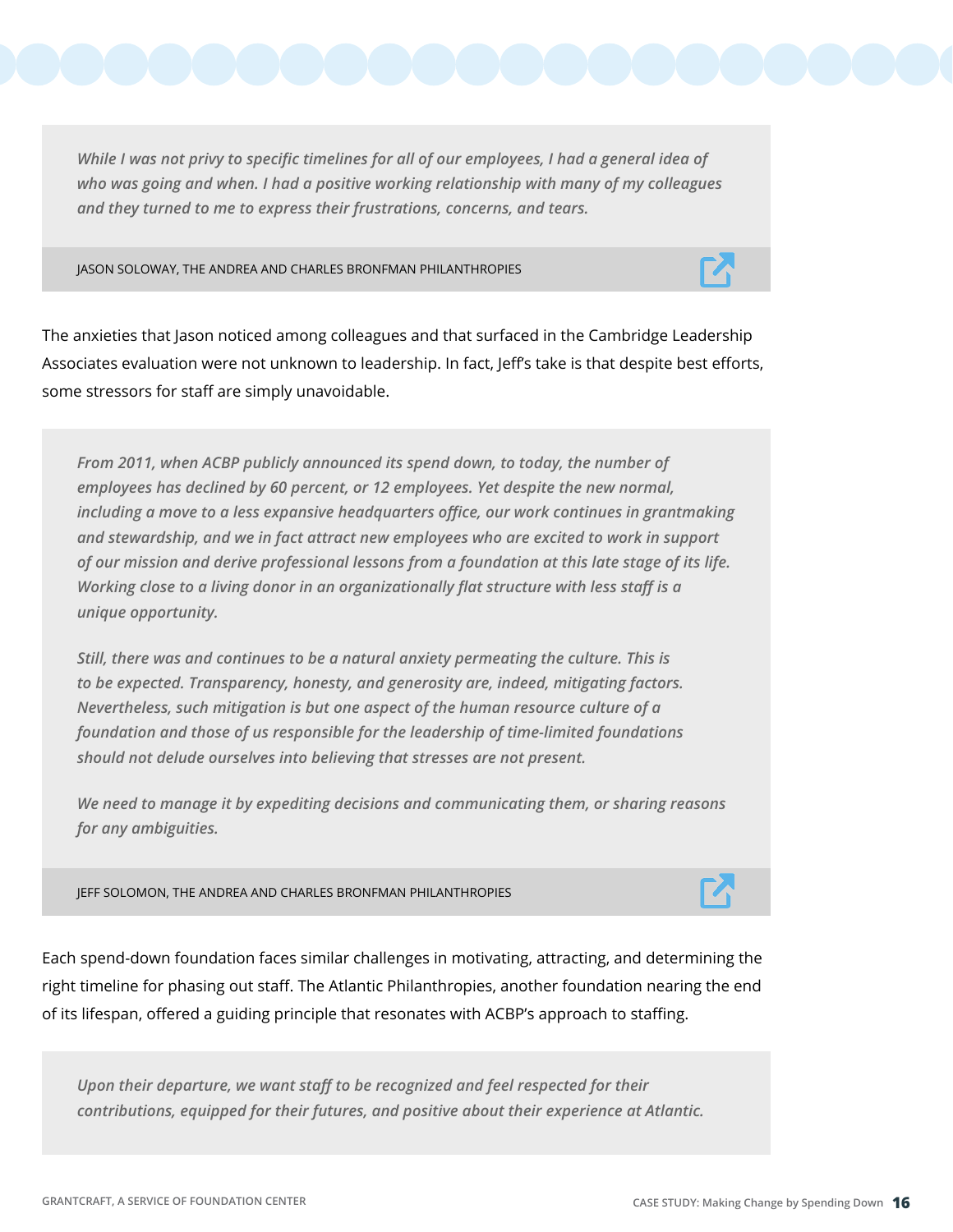*Our human resources challenge was to weave all this together in a way that made clear to all staff that while we depended on their continued concentration and commitment, we also intended to devote significant resources to help them plan their next steps, professionally and personally, and to ensure that they understood all of the transition resources we would be making available to them.*

MARIA PIGNATARO NIELSEN, THE ATLANTIC PHILANTHROPIES

Jeff, Charles, and other foundation leaders were driven by the principle that staff are and always have been—the foundation's best asset, and so giving employees ample time to plan for their departures, offering generous severance packages, and communicating transparently were of utmost importance. This ethos extended, too, to creating a work environment staff could be proud of and enjoy forging ahead in.

*Charles is an extraordinarily loyal person, in particular to his staff. Over the years, he has said to me many times, "Why should I enjoy all of this art privately if my staff can enjoy some of it too?" The staff was given the opportunity to choose art that meant a great deal to them. We then decorated the foundation's space. At worst, featuring art in the office is better than looking at a plain wall, and at best—it makes the staff and guests feel more comfortable. I suppose the staff spends most of their time in office. It's colorful and it's bright, and it gives its audience a sense of the breadth of Canadian decorative arts.*

FRANKLIN SILVERSTONE, CLARIDGE COLLECTION OF CANADIAN ARTS AND CRAFTS

**an enrichment program, will continue to operate beyond ACBP's spend down.**

**Project Involvement,** 

#### **COLLABORATION PARTNERS**

As the founders of ACBP, Andrea and Charles Bronfman focused deeply on connecting with people through their philanthropy. They never attempted any project alone; they always had a network of advisors and partners who valued their approach and wanted to help them achieve maximum impact. ACBP was born with an end date in mind, and so it became part of their mission to look for other funding partners primarily for the operating programs.

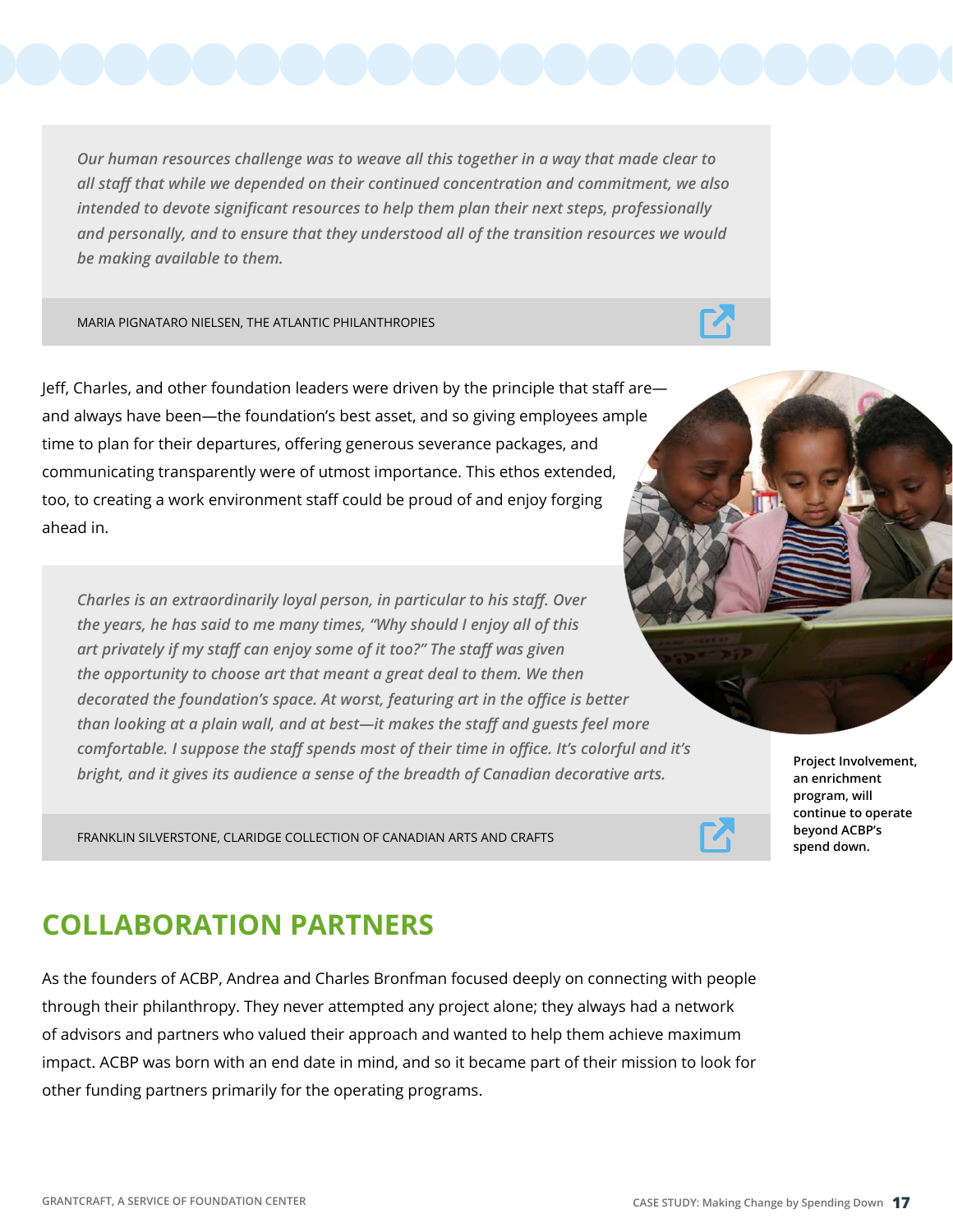*During the heyday of ACBP, Andy and Charles Bronfman, along with Jeff Solomon developed strategies to ensure that every investment the foundation made leveraged all of the resources that we had in our wheelhouse. This included spending more time with grantees to come up with new initiatives, and sharing proposals with like-minded funders.*

*In a spend-down environment, the collaborative model is even more in focus because a spend-down foundation strives to keep its mission alive through others. It is important to Charles and Jeff that they continue to champion best practices for organizations whose values resonate with those of ACBP.*

AMANDA LEVINE, THE ANDREA AND CHARLES BRONFMAN PHILANTHROPIES

As Charles said, while "we believe that our journey has been unique, there are enough commonalities between us and many other fine foundations that we believe, and hope, that an analysis of our path will be meaningful." Akin to the way that ACBP approached transparency with grantees, The Lia Fund, another spend-down foundation that made its last grants in 2014, decided to prioritize sustainability of its grantees as its foundation's end date drew near.

*Communication isn't just about what we said, but what we did to practically support grantees. It was in the best interest of our grantees and also of the foundation to be a resource beyond just our grants to ensure long term sustainability.* 

*For multi-year grants, we focused on grantees' development and fundraising strategies. We conducted our programmatic due-diligence work at the front-end of the relationship and focused on grantees' expansion of their funding sources during the second, third, fourth, fifth, up to their final grant. For each grantee report, we asked directly, "What are your plans for replacing our grant at the end of the grant term? Where are you with pursuing other revenue streams?"* 

#### BETH ROSALES, THE LIA FUND

On a broader level, there were communities that partnered with ACBP to bring programs to populations that could benefit greatly from the influx of opportunities. In both Israel and Canada, communication and partnership between the existing institutions and the foundation were crucial to the success of the various programs. To ensure the longevity of programs in these countries, ACBP partnered with governments.

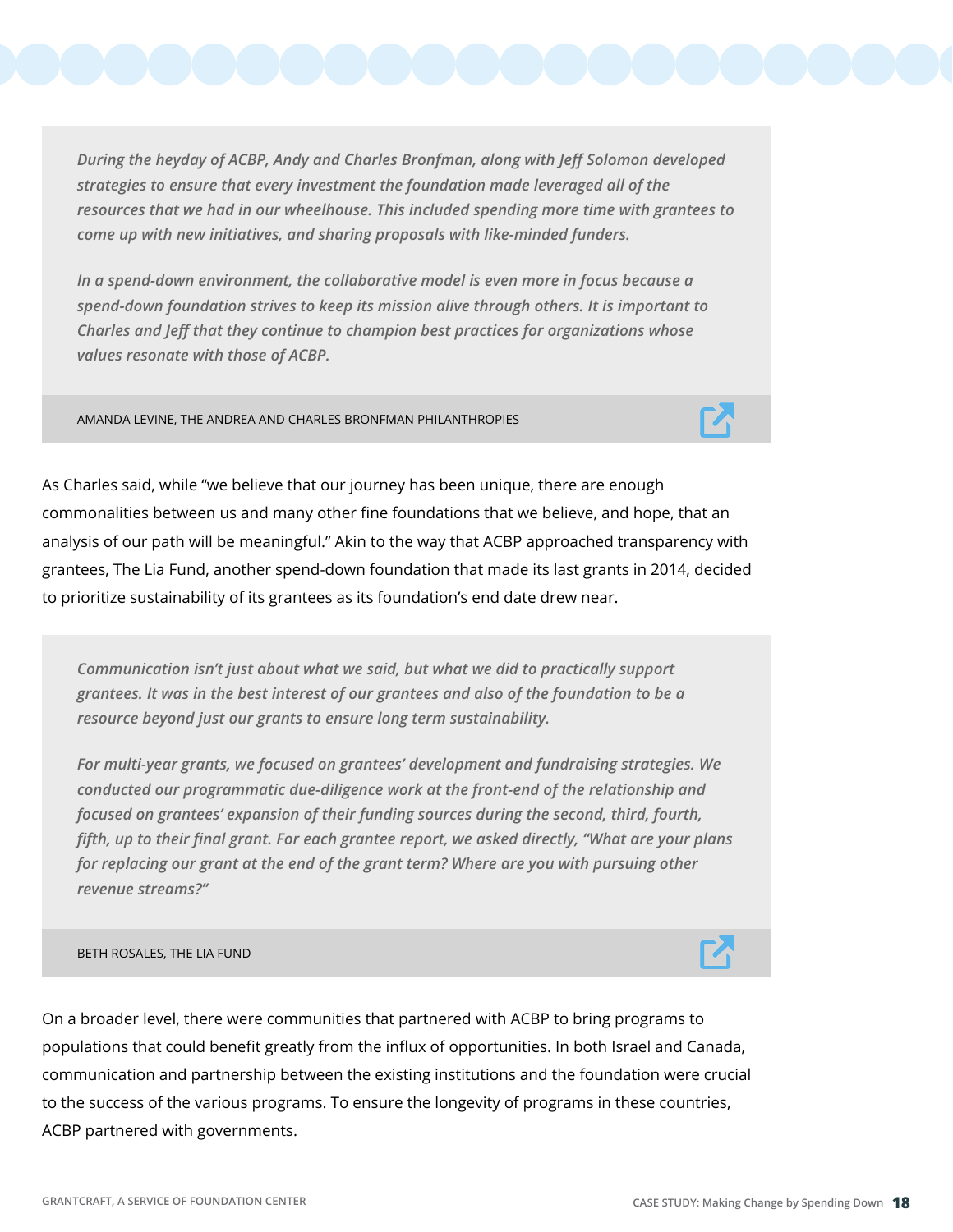*ACBP noticed the decline of the length of the school day in Israeli public schools, and that a growing number of families could not afford enrichment opportunities like private tutoring and afterschool activities. One of its first initiatives was to create an enrichment program to extend Israeli day school hours, enabling professionals from various fields to educate beyond the traditional curriculum of reading, writing, and arithmetic. It brought energetic teachers into the classrooms and, as a result, attendance rates increased and the children went on to further their studies and pursue rewarding careers. Now, 23 years later, the program is being absorbed by the Ministry of Education. The Ministry will continue to fund the program through a recently issued tender that will partner another foundation, Sachta Rashi, and the Israel Association of Community Centers to continue operation of the program.*

AMBASSADOR IDO AHARONI, CONSUL GENERAL, STATE OF ISRAEL



## *"Through work on this series, we've confirmed what we already thought we knew: knowledge shouldn't be proprietary. What's valuable to one could*

*be valuable for all."* **– Jen Bokoff, Foundation Center**

*The Government of Canada supports a wide variety of programs and projects with the aim of enhancing Canadians' awareness of their country. The opportunity to join with a private foundation created by one of our most public-spirited and community-minded families with a strong commitment to nation-building has benefited Canada.*

*It has been a special experience to see the extent to which the Heritage Minutes program captured the popular imagination, and continues to live in the universe of social media where it is the subject of affectionate spoofs and the focus of chat groups.*

*Canada's richness and prosperity is a direct result of its people. Charles and Andrea Bronfman understood this well and they have both contributed to the building of the Canadian mosaic. Through their generosity and commitment to measurable outcomes they have been innovative in their philanthropic activities and in seeking partnerships. They did it for their love of the country and its future. Ultimately, we as a nation and future waves of Canadians, are grateful for their insight and devotion.*

JOHN F. PRATO, CONSUL GENERAL OF CANADA

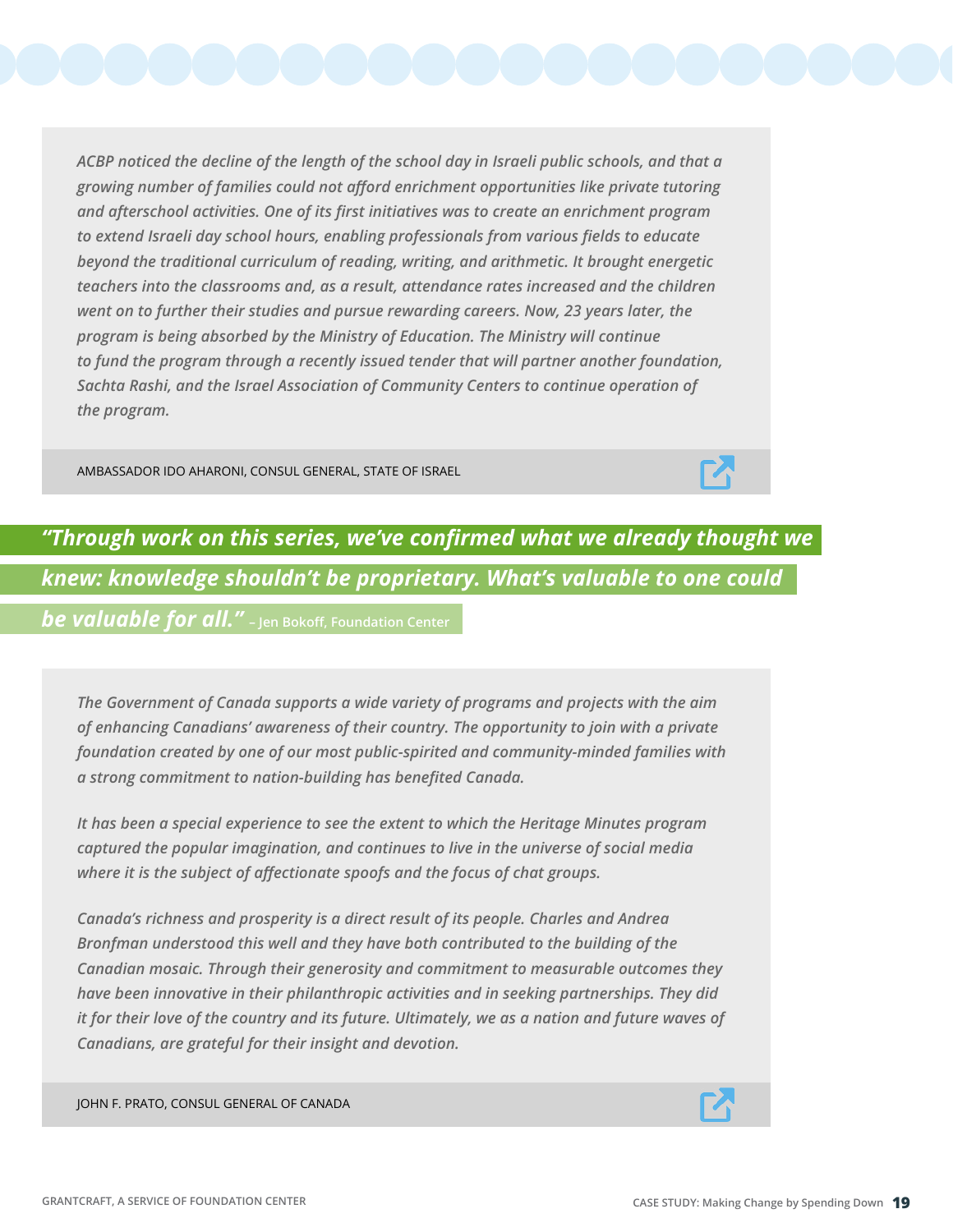Network-building has been central to ACBP's community-centric approach. ACBP helped develop institutional knowledge by actively participating in funder networks and more broadly in Jewish community events. Participation allowed ACBP to engage others more deeply in its programs, but also to influence peers and empower actors in the sector to develop and strengthen their own initiatives.

*[Jewish Funders Network] became a platform where funders come together to wrestle with issues affecting the Jewish community and to find avenues to collective action and exchange. Networking is not just "schmoozing"; it demands specific structures and platforms. JFN, with support from ACBP, therefore created peer networks and affinity groups around specific funding areas, like disabilities or Jewish education. It also launched matching grant initiatives, funder convenings, and a host of other programs and services to help funders connect with one another. We call it "engineered serendipity."* 

*ACBP not only supported the creation of JFN's networking infrastructure, but also actively uses the network as a platform. By living in the network, the foundation contributes greatly to its vitality and sets an example for how other funders can take advantage of such a network.*

ANDRÉS SPOKOINY, JEWISH FUNDERS NETWORK

In the case of the Green Environment Fund (GEF), ACBP was part of a funder collaborative that deeply exemplified its commitment to building constituencies, drawing strength from connection with peers, and leading funding on issues with fewer supporters.

*The two most important learnings from GEF were the importance of having a dynamic strategy and recognizing the opportunity for collective impact. When it was created, GEF looked at what was happening in the environmental field in Israel more strategically to find gaps and determine the opportunities that philanthropy could provide. It already had learned that philanthropy could be a catalyst for organized initiatives, but what emerged was that philanthropy could also be a discrete convener of organizations working in the same space. What was clear was the need for top-down and bottom-up approaches organizing the local grassroots activists and providing capacity building, while allocating funding to national environmental organizations.*

*Even though most of GEF's funding partners had some experience working in the environmental field, and they had professionalism and logic, most of them did not have the* 

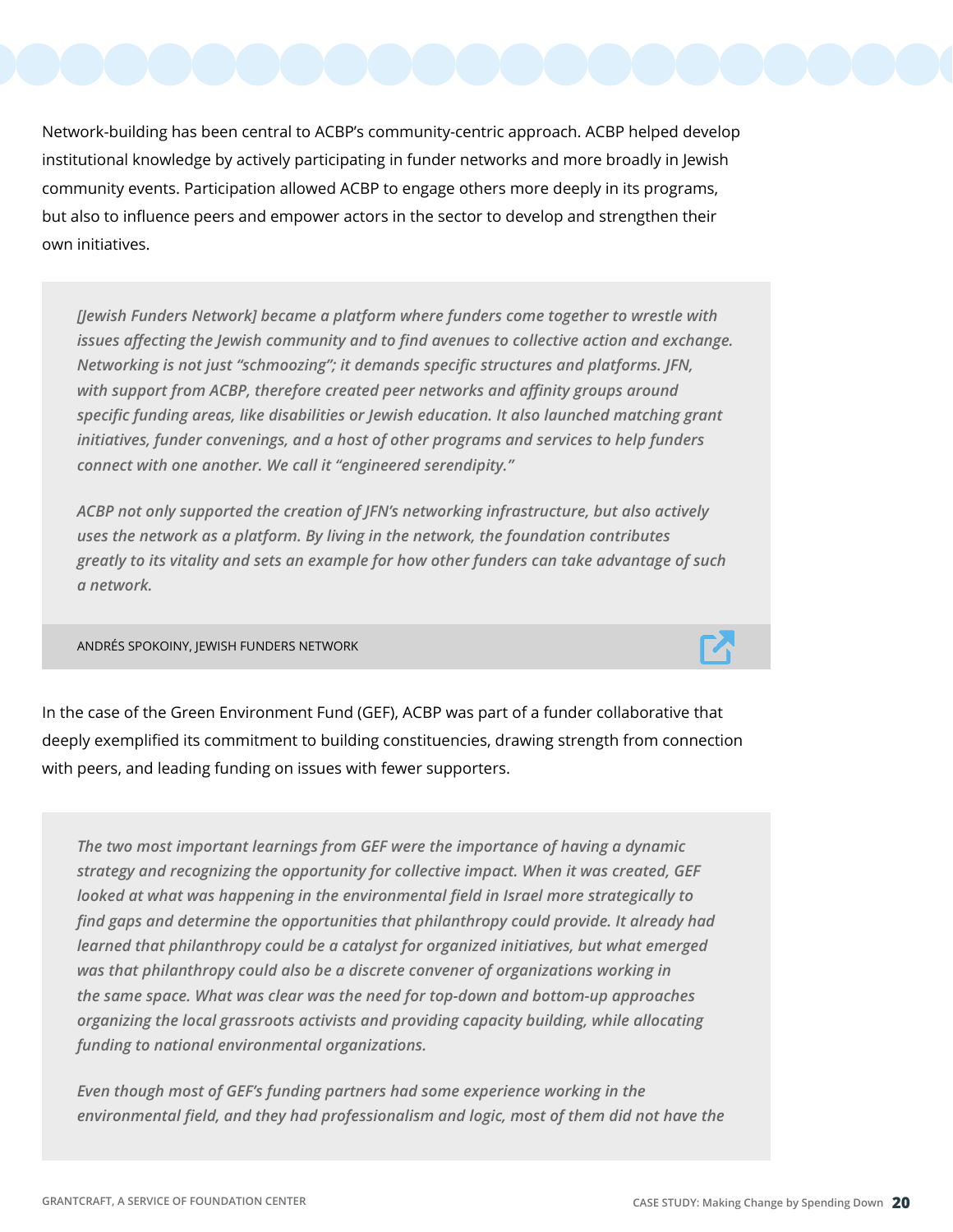*strategy and mission to sustain the work alone. There was this amazing synergy between the fact that there was finally funding for the environmental field and that there were so many passionate groups with an agenda. It worked because the field was ripe for this type of work. GEF was an example of a partnership promoting partnerships.*

SIGAL YANIV FELLER, JEWISH FUNDERS NETWORK ISRAEL

In recent years, ACBP has devoted much of its time to the organizations it has incubated by helping them reach independence. Most recently, 21/64 and Slingshot were registered in New York State and filed for their own 501(c)(3) status. ACBP views its core grantees as not just funding recipients, but as partners. These organizations will become ACBP's living legacy, where one measure of the foundation's success will be the contribution that these incubated organizations and their missions make in the communities they serve.

*In 2008, after ACBP's spend down was announced, the trustees generously provided 21/64 with a runway that enabled it to eventually reach sustainability and continue as an independent entity called 21/64 Inc., a nonprofit practice specializing in next generation and multigenerational engagement in philanthropy and family enterprise.*

*To help us achieve sustainability, ACBP provided 21/64 with financial support to hire a new senior professional so that it could transition from a wholly underwritten program to a 501(c)(3) with diversified revenue streams. ACBP also gave 21/64 the intellectual property it created while it was a program at ACBP, including interactive tools designed to be catalysts for next gen donors, their families, and advisors. During this massive growth phase, ACBP also lent 21/64 beautiful office space and support services.*

*As 2014 came to a close, 21/64 celebrated its independence with sustainable earned revenue streams. It transitioned completely out of ACBP, and I became the executive director of the new entity, joined by our other program staff, who moved from ACBP to 21/64 including Danielle Oristian York, Barbara Taylor, and Sara Finkelstein.*

**program, the gift of a 10-day experience in Israel.** 

**Since 1999, more than 500,000 young Jewish adults have participated in the Birthright Israel** 

SHARNA GOLDSEKER, 21/64





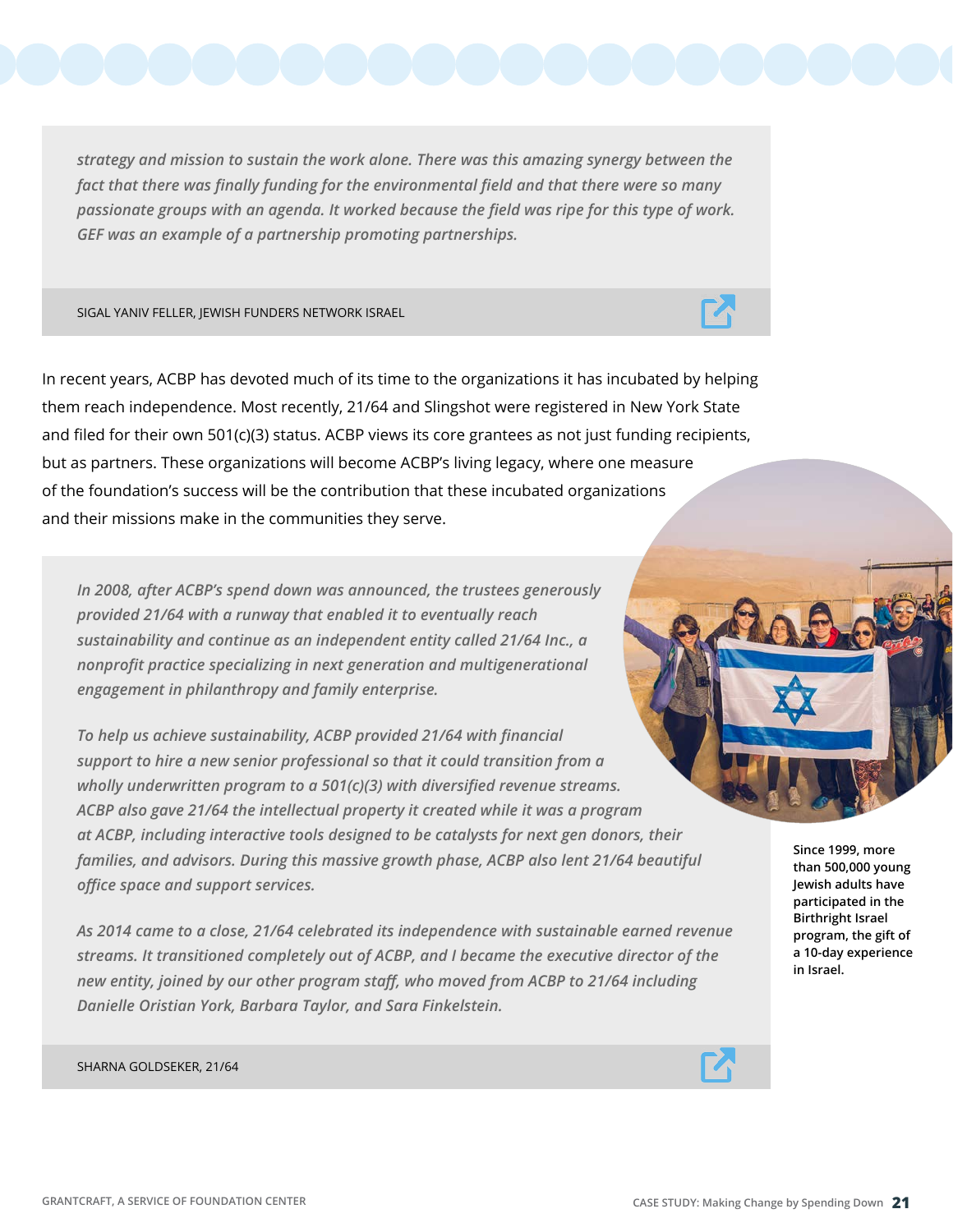For ACBP, partnerships were developed based on shared vision, values, and needs and sustained through trust—a core value that was central to the success of every collaboration.

### **FIELD-BUILDING**

From its inception, ACBP recognized its role in a larger philanthropic sector and committed resources to strengthening it for the future. Through active participation in funder networks and conferences and through direct support and incubation of next-generation philanthropy initiatives, ACBP has made field-building a part of its mission.

*We are regularly consulted by other foundations that seek to replicate our approach to investments. In attempting to apply best practices to their governance, financial management, and planning, we have helped to create sustainable entities that will be fulfilling the mandate of ACBP for many years after we close.*

JEFF SOLOMON, THE ANDREA AND CHARLES BRONFMAN PHILANTHROPIES



It also was willing to look to the field for advice and learning, and intentionally integrate that learning into its strategy.

*Some of the foundation's operating programs—including Slingshot, 21/64, Reboot, and the Green Environment Fund—had been spun off as independent organizations, taking staff with them.*

*In this way, we looked to the superb capacity-building example of the Irene Diamond Foundation, which placed its personnel with grantees—aligned with their needs—and made special grants to support positions and ensure employees' economic security and professional growth.*

JEFF SOLOMON, THE ANDREA AND CHARLES BRONFMAN PHILANTHROPIES



#### **Strong Cross-Border Collaborations**

**Collaboration and partnerships across three countries—Canada, Israel, and the United States, is strengthened by having operations on the ground in each country. The Andrea and Charles Bronfman Philanthropies is the sum of various foundations and family efforts. These were led by operating foundations: The CRB Foundation in Canada, Keren Karev in Israel, and ACBP in the United States.**

**"Enhancing Canadianism" was the goal set by The CRB Foundation's founders. The focus was on a single objective: how best to make Canada's heritage come alive.** 

**"The unity of the Jewish people whose soul is in Jerusalem" was the second founding principle outlined by its founders. The foundation's name in Hebrew is "Karev," which means "to bring together." Keren Karev sought to promote greater understanding and cooperation within Israel and to strengthen the bonds of history and heritage between Jews around the world and Israel.**

**In 1999, the foundation became internationally known as ACBP and was meant to expand the work of The CRB Foundation in Canada and Keren Karev in Israel, both in existence for more than 10 years at that time.** 

**The three branches of operations are collectively spending down, leaving a legacy of cross-border partnership and collaboration that will continue to operate through its partners even as ACBP's operations cease.**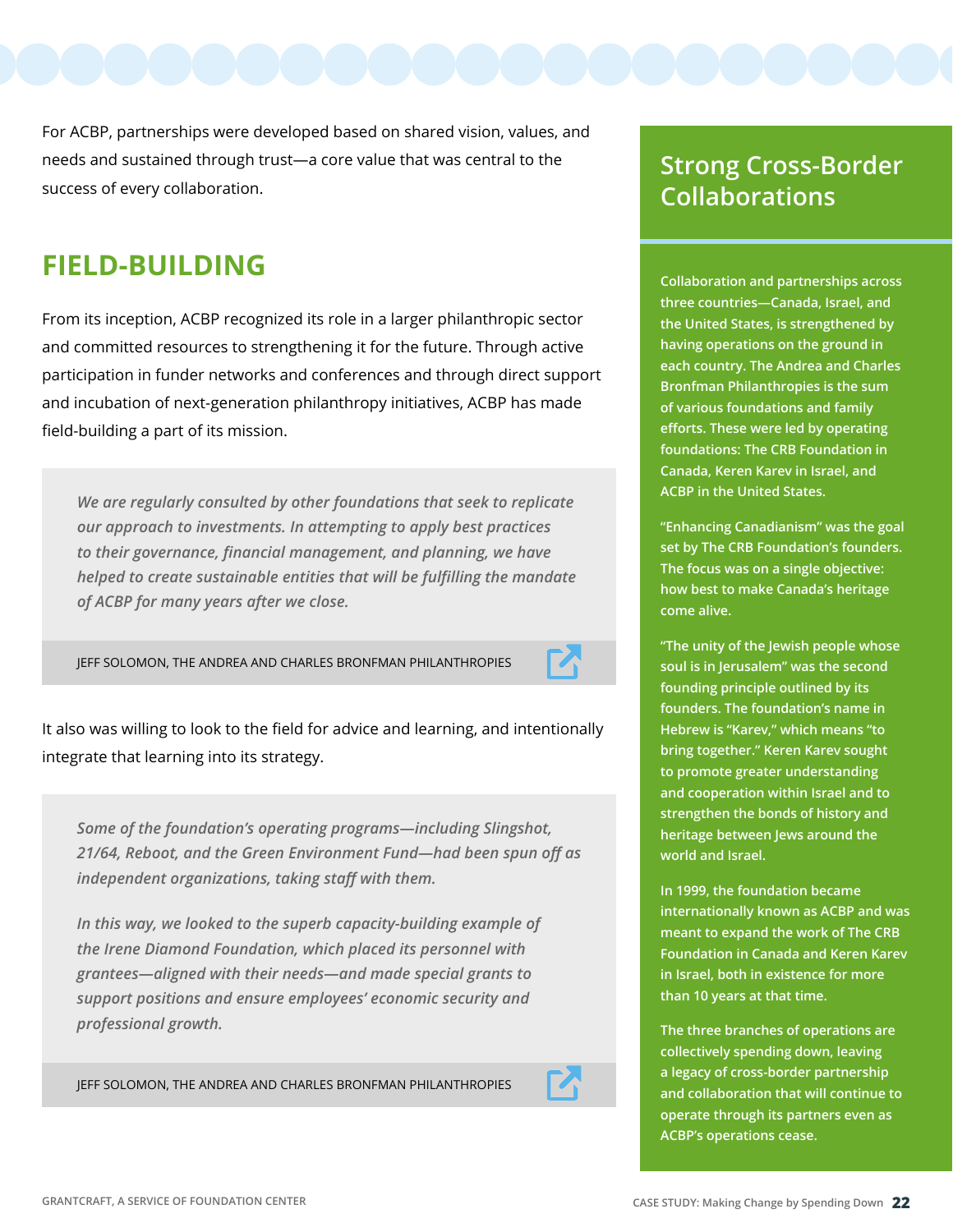The Spend Down Working Group (SDWG) is a group of 20-30 funders who connect occasionally to share reflections on practice and leverage connections to answer questions they are facing during their spend down. ACBP appreciated having a cohort of other funders facing some of the same challenges and decisions that it was facing, and using their experiences to inform ACBP's.

*Spending down wasn't a tough decision, but because there are only a few foundations that invest in community organizing, exiting the field was. Still, we felt we had some interesting learnings related to programs, technical assistance, and evaluation we wanted to share. In addition, we wrote comprehensive reports on the foundation's activities at five years, ten years, and as we were preparing to close our doors. Because they contain reflections about working as a family foundation, the steps we took to help build the community organizing field, and lessons learned about strengthening our grantees to promote their sustainability, those reports were the most relevant documents to our peers, and we wanted to make them available to people in a way that was easy and convenient.* 

*To that end, we posted our final report on the homepage of our website so that if you searched for FACT, you'd be sent right to the report. Our thinking was that, in an age of information overload, the easier it was to find our most helpful lessons, the better. That final report also includes additional resources that people looking for more in-depth information can explore at their leisure.*

*We could have shared information on a variety of other things, such as our financial documents, the key lessons learned by board and staff, our experiences working with consultants, and so on. However, what we decided to leave behind for the philanthropic community was information about FACT's core mission—to strengthen the capacity of community organizations that elevate the voices of people with regard to the societal and political issues that concern them, along with the lessons we learned in pursuit of that mission, our failures and successes, and what we achieved in our foundation's lifespan. Learning from our lessons is what will serve the philanthropic community the best.*

DIANE FEENEY, FRENCH AMERICAN CHARITABLE TRUST (FACT)

Charles and Jeff agreed—being transparent about ACBP's learnings would indeed help the field the most.

*When we began to tackle some of the practical decisions around our own spend down, there wasn't much information for us to integrate into our strategy. We felt like an outlier in the field because we were going through a process that had little definition in existing reports* 

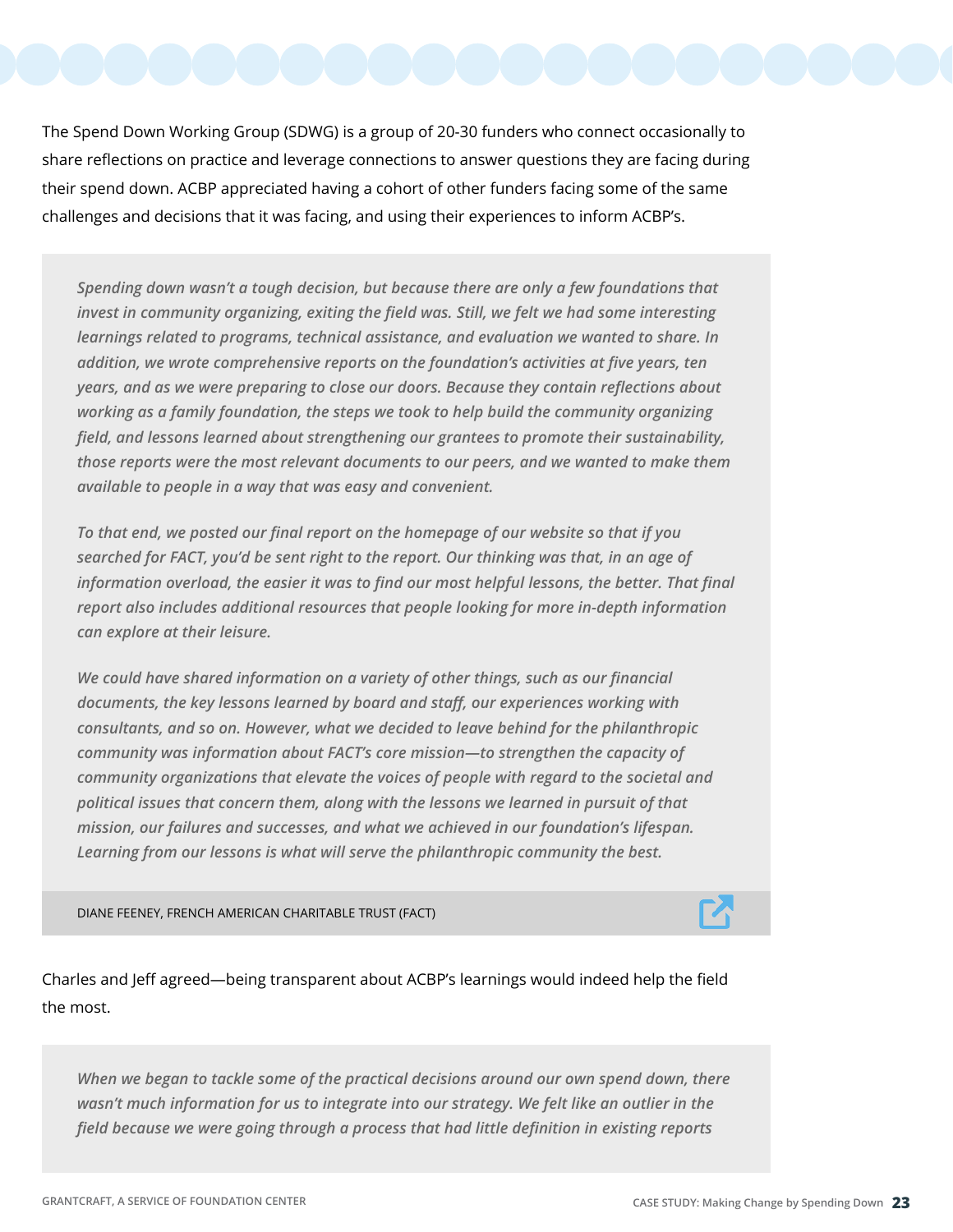*and resources. So, documentation of our efforts and process felt essential. Since that time, we have shared our ideas about spend down in the two books that Jeff Solomon and I wrote together, at conferences with other spend-down foundations, and in various publications. We also began this blog series in partnership with GrantCraft to share learning more broadly in the field, with our spend-down colleagues and our non-spend-down colleagues.*

*We chose blogging as our primary documentation medium because it is widely accessible and to the point, innovative, and versatile. We've documented our programs and knowledge; however, in each case we seek to determine if the documentation is better to keep internal or to share publicly. After we spend down, the internal documents will reside in an institute that shares our mission.*

*Throughout the lifespan of ACBP, we have learned that the assets of a family foundation include not just money, but also capital, time, and human resources. In many cases, that's the power of the living donor. Using convening opportunities with the right people has often advanced our objectives. My job in steering ACBP from the initial stages up through the end game has been an important factor for ensuring impact in the areas that we support.*

CHARLES BRONFMAN, THE ANDREA AND CHARLES BRONFMAN PHILANTHROPIES

The *Chronicle of Philanthropy* wrote an article about the blog series, in which Amanda Levine, program associate, was quoted: "We won't be sharing our stories anymore, but we hope this series can transcend that and that others can feel inspired to write about their experience." For the ACBP team, the blog series was an intentional decision to transparently share about its spend down, but also to encourage peers in the sector to embrace transparency by sharing their own stories.

#### *"We have learned that the assets of a family foundation include not just money, but also capital, time, and human resources."* **– Charles Bronfman,the Andrea and Charles Bronfman Philanthropies**

GrantCraft, a platform for sharing funder wisdom since 2001, was where ACBP chose to host its blog series beginning in September 2013. The completed series is 28 written blog posts, two videos, a podcast, a hosted event, and of course this case study, and has been accessed more than 24,000 times. Each component went through a rigorous strategic and editorial process to ensure that what was being shared was accurate, candid, useful, and accessible to others. The series itself generated significant interest from and dialogue in the field as well.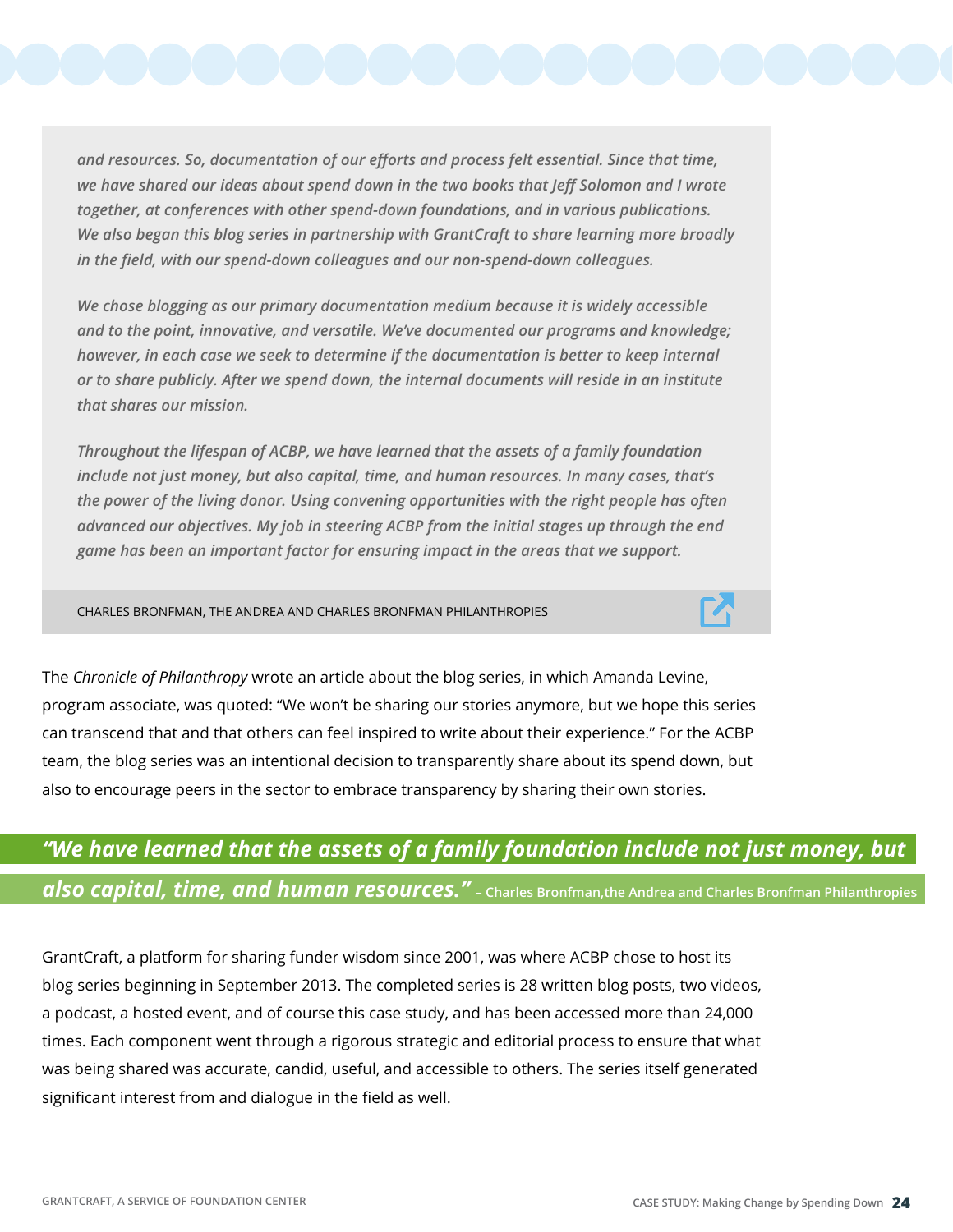*I wasn't sure how deep we could go with ACBP in a nuanced conversation about spend down. That's why we started with the idea that we'd just do 12 posts. We quickly realized that when it comes to talking about spend down, there's a lot to discuss.* 

- F *There are really, really fascinating challenges to spending down. The close of the Green Environment Fund, for example, was a known consequence of ACBP's spend down, but so was the incubation and growth of 21/64. Jason Soloway's departure was catalyzed by the announcement, but the same can be said for program associate Amanda Levine's arrival and enthusiastic spirit. There are many grey areas when deciding to close doors, and listening to diverse voices weighing in on a range of topics is fascinating.*
- **★ Everything is about timing, and those timing decisions have to work** *together. Considerations about office leases, planning grant cycles and final grants, communication with stakeholders, staff departures, the last tax filing, distribution of artwork, and plans for delightful retirements all depend on one another. They must be carefully coordinated, and nothing ever goes perfectly. So, being nimble is essential, as is having staff from various roles coordinate early and check in often.*
- **★ Having a point person spend significant time reviewing every paper file and** *coordinating legacy-related efforts is essential. There's a lot that goes into final decisions related to what is said, saved, transitioned, and discarded, and it's not necessarily a role for senior leadership. Amanda has been a thoughtful partner in this blog effort—an important piece of ACBP's legacy work—because she is able to honor values, organize information, and navigate dynamics with the best interest of the foundation in mind.*

*Before this project, I admittedly hadn't engaged very often in thinking about foundations spending down or debating the benefits of a perpetual vs. a time-limited existence. Now, I'm a champion of hosting this conversation more deeply across Foundation Center and continuing to partner with more foundations that are spending down in the future with the intent of building knowledge throughout the field. Why?*

**★ Foundations that are spending down and eventually exiting the field hold incredible** *knowledge—both about the specific issues where they have focused funding, and about the spend-down process and all of its related considerations. Without intentionally capturing that wealth of knowledge, a lot gets lost. But by documenting what is possible to document and making that accessible, there's potential for others to be more strategic by having access to more experiences and information.*

**From the start, Birthright Israel had three simple, interrelated goals: increase and appreciate Jewish identity; connect young Jews to Israel; and connect young Jews to the Jewish people.**

ww.elal.com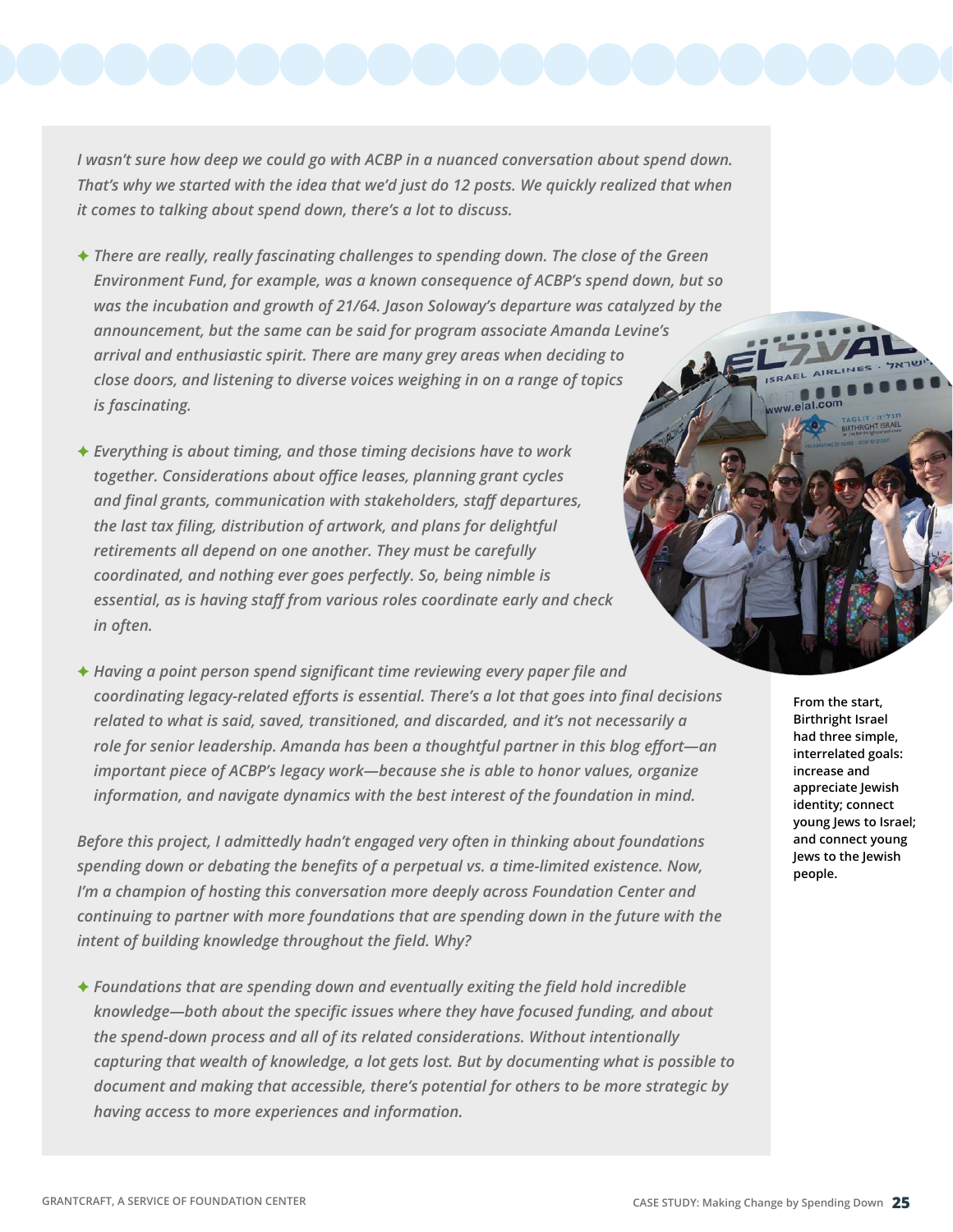- F *Since we started the series, I've heard increasing interest in the topics the posts are raising. From questions around severance and hiring to operational questions around assets and distribution of remaining funds to strategic questions about preparing grantees and providing final capacity boosts, there are a ton of issues specific to foundations with an end in sight. Funders often feel that their situation is unique, yet these blogs allowed for connections around common themes.*
- **★ Through work with other time-limited foundations—like the palliative care special** *collection of resources that we developed with Atlantic Philanthropies and the webinar for nonprofits that we hosted with the Lia Fund—and of course through work on this series, we've confirmed what we already thought we knew: knowledge shouldn't be proprietary. What's valuable to one could be valuable for all, and we want to leverage our platforms to promote increased transparency.*
- ◆ Partnering with a foundation for field-building takes trust, which needs to be built *over time. The ACBP team and the GrantCraft team built it together, but it took many months. In this case, my "do-over" would be to have done a planning retreat with more stakeholders much earlier in the process, because we discovered so many commonalities later in the game than I would have liked. From this, a learning, too! Trust can be built quickly (and sometimes has to be when time is limited), and nearly always comes from a place of people appreciating people. Taking a step back and not diving right into work, but instead getting to know one another's personalities and styles, leads to more thoughtful and productive work in the long run. This will very much be woven into GrantCraft's field-building approach going forward, where a getting-to-know-you component will intentionally be built into every project.*

#### JEN BOKOFF, FOUNDATION CENTER

*There isn't any one correct course or lifespan for a philanthropic foundation. Personal and family considerations will lead to different conclusions about any foundation's ideal lifespan. I would only encourage that this needs to be a discussion among donors and their families rather than a default in legal filings.*

*So rather than advocating for one course or the other, we are, by example and open discussion here and elsewhere, putting time limiting out there within the range of* 

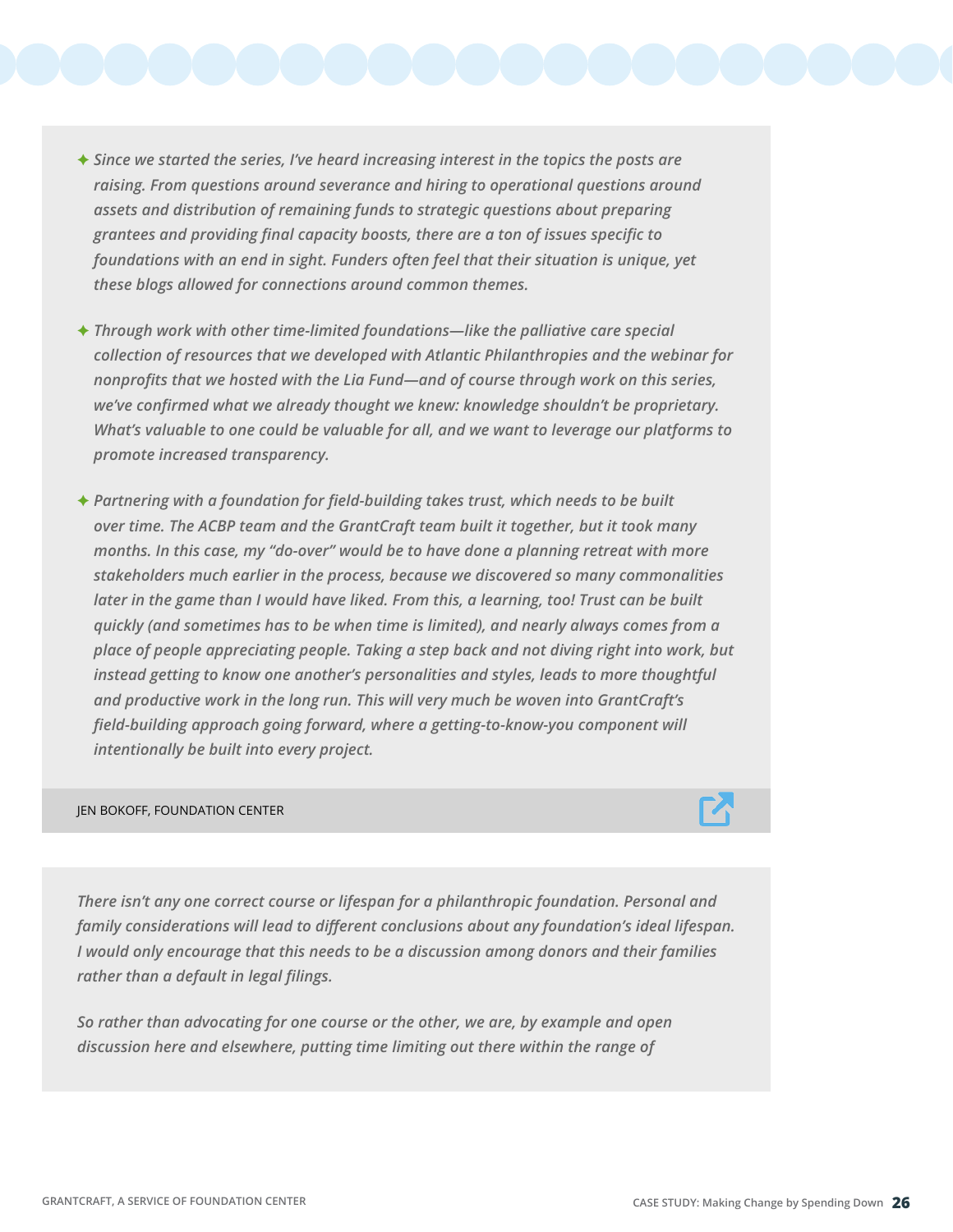*available and serious options for any foundation that is nearing a turning point, defined generationally, financially, and/or in terms of mission.*

CHARLES BRONFMAN, THE ANDREA AND CHARLES BRONFMAN PHILANTHROPIES

## **LEGACY**

The Bronfman name connotes a legacy of philanthropic action. ACBP has both learned from and contributed to various other family philanthropy efforts.

*The Andrea and Charles Bronfman Philanthropies is not the only time-limited foundation within the Bronfman family's philanthropy. The Samuel and Saidye Bronfman Family Foundation (SSBFF) was established in 1952 by Sam and Saidye Bronfman in their hometown of Montreal. While this family foundation no longer has living donors, each of their four children has sat on its Board of Directors at one point. Today, third-generation family members living in Montreal and the United States who have some separate as well as common interests also sit on the board. This board encourages collaboration among all of its members. Even though many have set up their own vehicles for giving, their involvement on the board of SSBFF has offered them the opportunity to learn together, bringing their own experiences to the table to create a shared model. […] After active grantmaking ended in 2004, the Foundation set up two \$1 million endowments with the Canada Council for the Arts that the Council has full control over.*

NANCY ROSENFELD, CLAUDINE AND STEPHEN BRONFMAN FAMILY FOUNDATION



*"Deciding to close ACBP and direct his philanthropy through other channels shows how my father respected generational differences and transitions, and also a changing world in which new challenges emerge and demand new philanthropic responses and approaches."* **– Stephen Bronfman, Claudine and Stephen Bronfman Family Foundation**

The decision to spend down was a decision that celebrated the independent philanthropic drive of other Bronfman generations. It came with the knowledge that the family's philanthropy wouldn't end, but with the anticipation of it taking on new vision, direction, and leadership from other family members at the right time.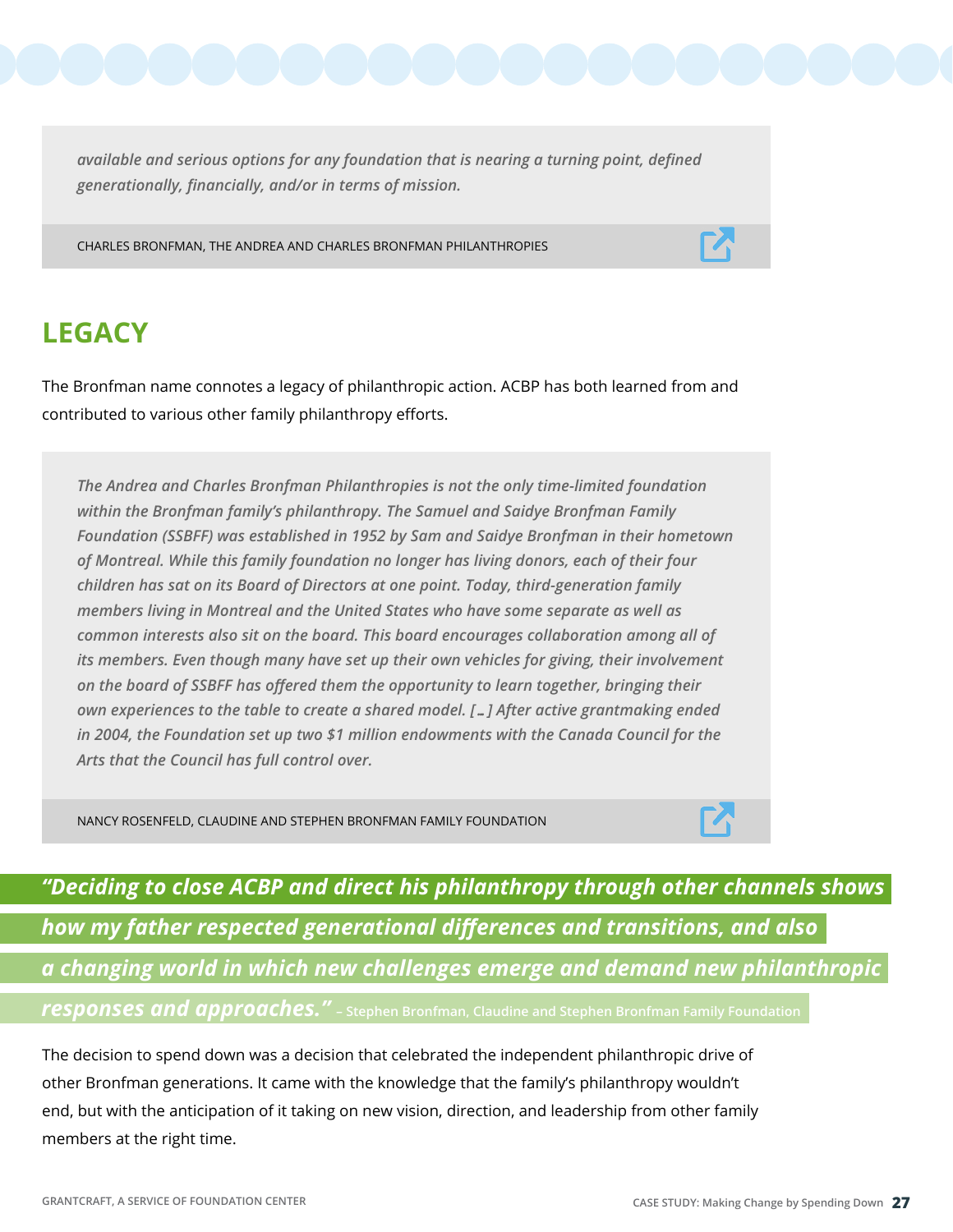*Philanthropy—as my father often says—is in the Bronfman DNA, and we are fortunate to be able to practice it generously and expansively. Representing this philanthropic tradition properly and effectively is a responsibility I embrace and will pass on to my own children.*

*The Andrea and Charles Bronfman Philanthropies' (ACBP) focus on Canadian heritage, Jewish community and Israeli culture, education, and society-building is critical. Its footprint will be long lasting, especially as it helps to put its major grantees on paths toward sustainability after it shuts its doors in 2016.*

*The work and mission of ACBP has always and rightly reflected the interests and passions of my father and his late wife, Andrea. I have my own, and I expect my own children to one day chart their own direction as well.*

*Deciding to close ACBP and direct his philanthropy through other channels shows how my father respected generational differences and transitions, and also a changing world in which new challenges emerge and demand new philanthropic responses and approaches.*

*The decision reflects a philanthropic mindset to not burden a new generation with certain strictures, missions, and infrastructures. It empowers us to pursue our own visions and approaches to effect positive change. This is a desirable outcome.*

STEPHEN BRONFMAN, CLAUDINE AND STEPHEN BRONFMAN FAMILY FOUNDATION

A common theme that runs through many branches of the Bronfman family's philanthropy is the tie to Judaism and Israel. Charles' father, Samuel Bronfman, played a role in forming the Combined Jewish Appeal out of the Jewish Federation in Montreal. Since Andrea and Charles started ACBP, one grantmaking focus has been on strengthening the unity of the Jewish people. Next generations of Jews who have engaged in some of ACBP's programs will manifest the principles that the family has valued through other continuing efforts directly tied to the family and beyond.

#### **REFLECTION AND LEARNING**

Over the 30 years of ACBP's existence, more than \$340,000,000 in grants (and much more in program services and in-kind support) went to 1,820 partners in four countries. More than 85 staff have been part of the ACBP family, and those staff have attended hundreds of meetings with peers and grantees. When the series started, the goal for ACBP wasn't necessarily to learn or celebrate, but to share. But, in writing this series, all of these happened.



**NEXTCENDONOR**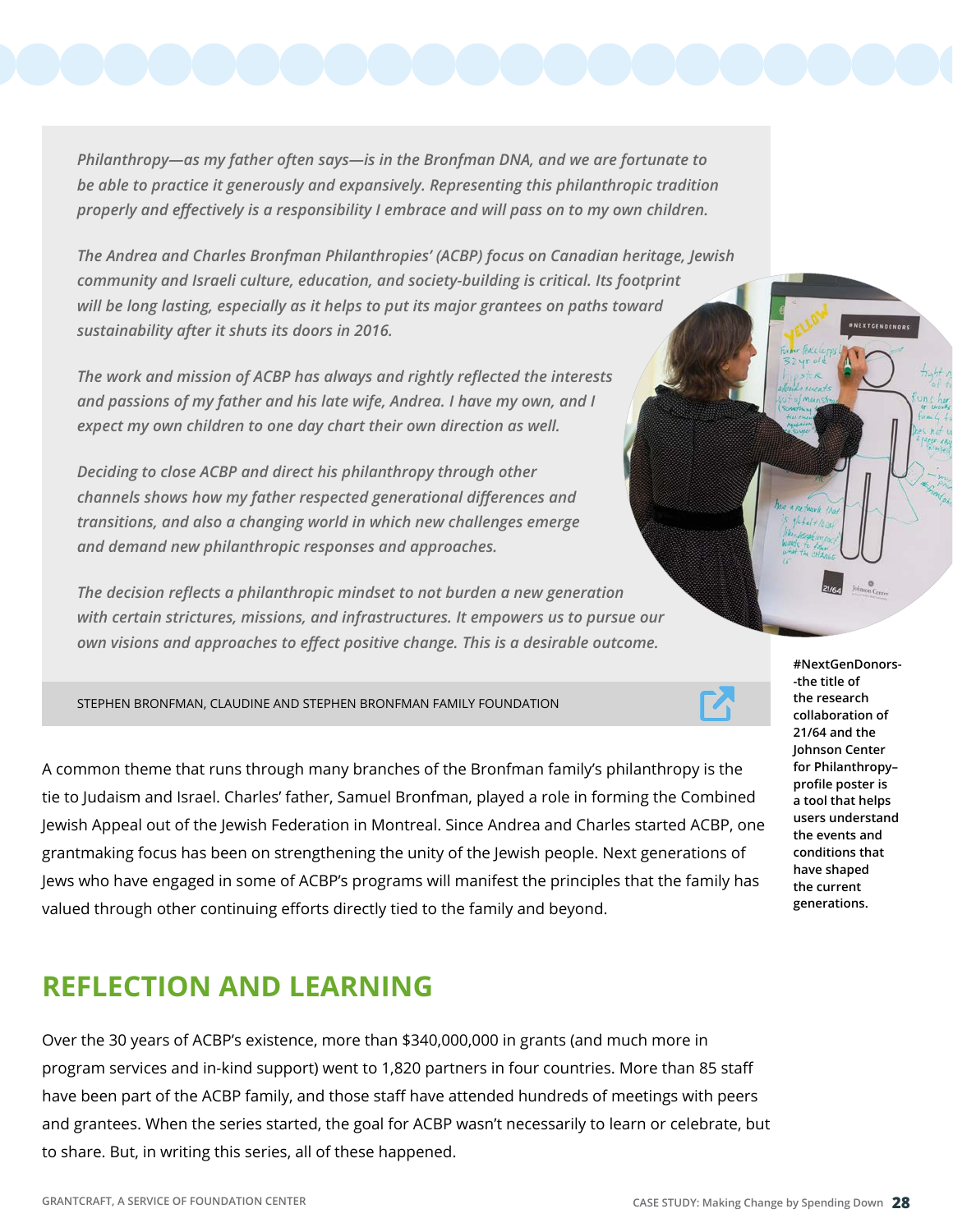There were many reflections on what went well. Communication with grantees and the ubiquitous value placed on staff were points of pride that emerged throughout the series:

*As we at the Andrea and Charles Bronfman Philanthropies rapidly approach our sunset date, we have been reflecting on those many examples of achieving our foundation's objectives that go well beyond the grant.*

*Among the broad areas of impact are:* 

- *Field-building* **1**
- *Leveraging individual board members' time and talents to support objectives* **2**
- *Creating intellectual capital* **3**
- *Encouraging others through convening, teaching, and influencing* **4**
- *B* Building infrastructure for social entrepreneurs
- *Mentoring and encouraging professional staff to provide field leadership* **6**
- *Use of the corpus of the Foundation for program-related investments* **7**

*Ultimately, each of these non-grantmaking steps are components of the power of private philanthropy and its ability for influence and impact. To us, they weren't optional; they were a crucial piece of how we approached and defined our legacy.*

JEFF SOLOMON, THE ANDREA AND CHARLES BRONFMAN PHILANTHROPIES

*ACBP incubated initiatives that helped connect younger generations to philanthropy. It also became a major advocate of the concepts of strategic philanthropy and networked giving. ACBP's support of giving circles, for examples, bore fruits, as now this philanthropic vehicle is connecting more and more young funders to collective giving. JFN was one beneficiary of these efforts; the entire community benefited, too by gaining the participation of an engaged new generation of funders, which is now revitalizing the Jewish philanthropic landscape.*

ANDRÉS SPOKOINY, JEWISH FUNDERS NETWORK

Perhaps the biggest "aha" was that ACBP contributions resulted in, as Sharna Goldseker phrased it, "double bottom-line returns." Many of the foundation's programs and investments engaged the next generation, which then reinfused funding into support of other next generation Jews.

There was also candid reflection on what might have been done differently.



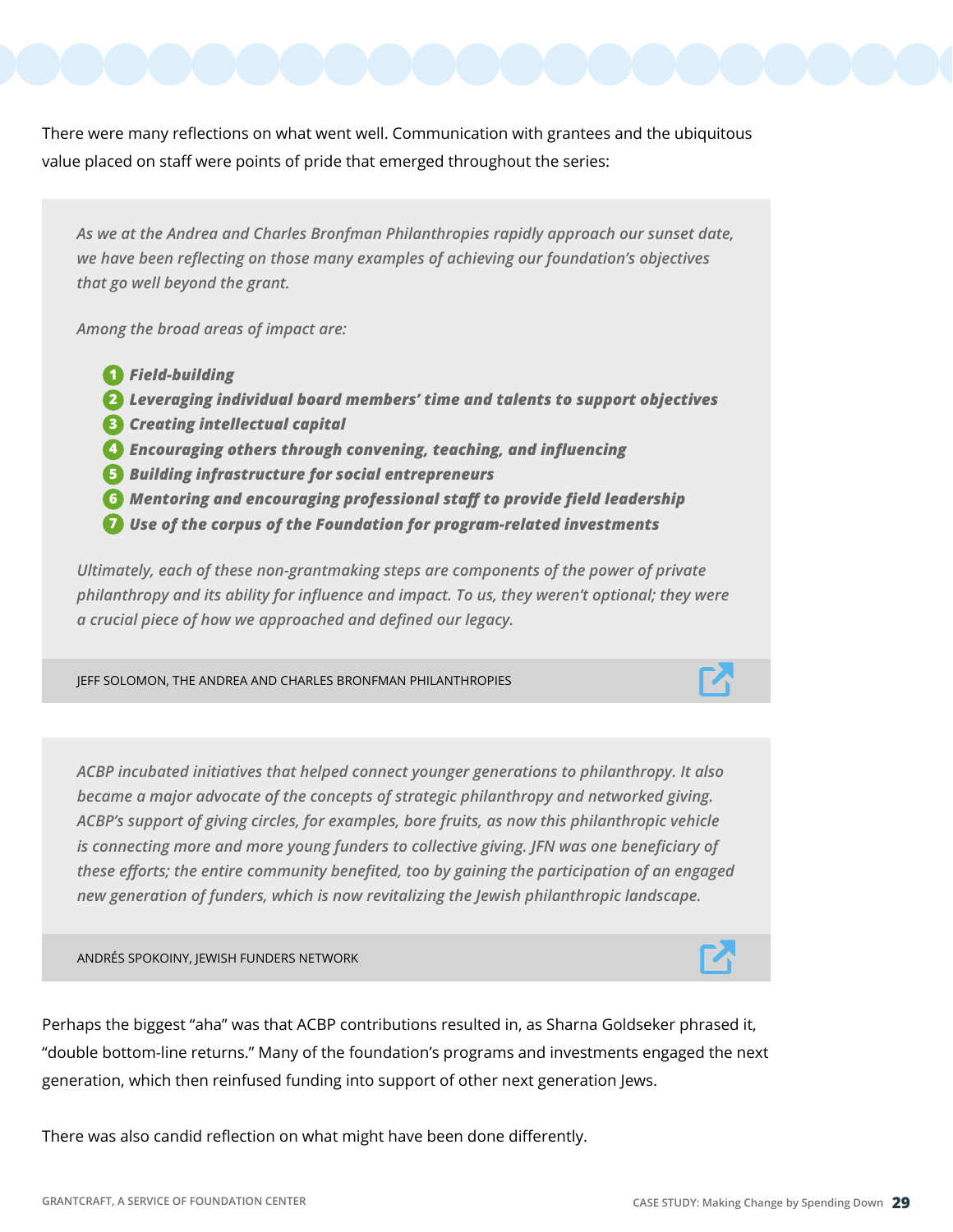*Specifically, ACBP annual grantmaking ended in 2012 with no less than three years notice to each of the grantees. For the six smaller incubated projects, an aggregate sum was determined by 2010 for their continued support through 2016. In each case, the program's management was given the choice of the time over which this sum would be distributed.*

*In retrospect, it is an error to believe that management best knows its revenue flow needs. Whereas each grantee would have benefited from a longer term phase-down approach, each chose to complete their ACBP funding within three years and several have regretted that decision.*

JEFF SOLOMON, THE ANDREA AND CHARLES BRONFMAN PHILANTHROPIES

And in the video featuring Jeff and Vincent McGee, the president of Robert Sterling Clark Foundation, Jeff shared:

*In losing the support positions we become even more aware of the human resource implications of a spend down. The staff shouldn't be getting the shocks from decisions that are sometimes made hastily and without full thought. That's part of the job of the senior manager.*

JEFF SOLOMON, THE ANDREA AND CHARLES BRONFMAN PHILANTHROPIES

## *"For a foundation with staff, infrastructure, and visibility, thought leadership is both a responsibility and a way of achieving*

*broader impact."* **– Andrés Spokoiny, Jewish Funders Network**

Candid reflection was the intention of each post, but seldom the outcome of a first draft. The writing process involved conversations throughout laden with clarifying questions and the favorite, "but why?" Many of the authors, and certainly the series' editors (the authors of this case study), had "aha" moments in their writing—where something belatedly occured to them to share or that they hadn't realized might be interesting to others. By reflecting candidly on a variety of thought processes and experiences from many perspectives, ACBP somewhat unexpectedly learned from itself during its sharing process. Celebration was never a large item on ACBP's spend-down checklist, as humbleness and focus on being proactive and innovative with grantees was very much woven



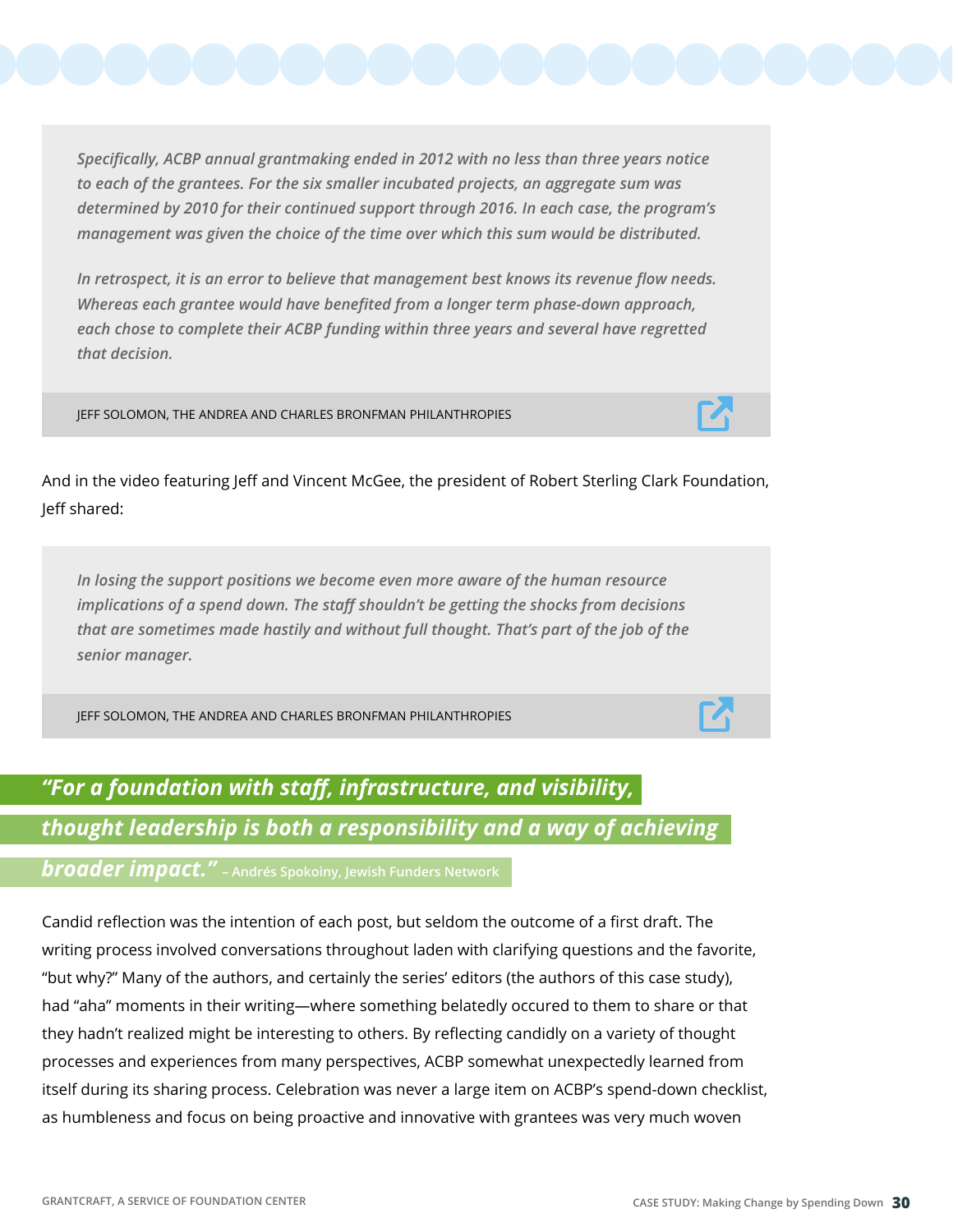into the fabric of the foundation. But, as the end approaches, closing becomes a reality, and as Spend Down Working Group peers the Paul Rapoport Foundation experienced, a farewell is quite appropriate.

*In 2009 when the board and staff of the Paul Rapoport Foundation decided to spend out in five years, we focused initially on conveying our decision to our grantees with total transparency. We then looked to develop effective guidelines, assist applicants in creating strong grant applications, and work with grantees to develop viable exit strategies once our final multi-year grants concluded. We were so focused on these activities that we were all taken by surprise when we realized it was 2014 and that our grantmaking was actually completed. After 27 years of supporting all of the major organizations in New York's lesbian, gay, transgender, and bisexual (LGTB) communities—providing start-up funding to many, ongoing general operating support to many more, and essential infrastructure development in our final spend-out period—the actual closing date was upon us.*

*Throughout the preceding decades the Foundation's board and staff had engaged a number of excellent organizational consultants to help us with strategic planning, including during our final spend-out decision. All of them—either formally or informally—reached out to us to urge us to plan for some sort of closure, not just for board and staff, but for all our grantees as well. So while we had had this idea in the back of our minds during the spend-out process, when we realized that our closing was imminent, the desire to hold some final event for the community suddenly became vitally important to us as a way to deal with the harsh realities of closing.*

*We chose to hold a farewell event to which all of our grantees over the past 27 years would be invited and we specifically reached out not only to current grantee staff, but to those former grantee staff members who had worked so closely with us to develop successful grant proposals in the early years of the LGTB community's growth. We also invited fellow grantmakers from private and public funding sources, who had traveled with the Foundation on its journey from the early days when we were one of very few foundations funding AIDS programs in New York, to our final years of making grants specifically to organizations serving LGTB communities of color. And, of course, we invited our former board members who had worked so thoughtfully and so hard to create the Foundation and its funding strategies over the years.*

JANE SCHWARTZ, PAUL RAPOPORT FOUNDATION

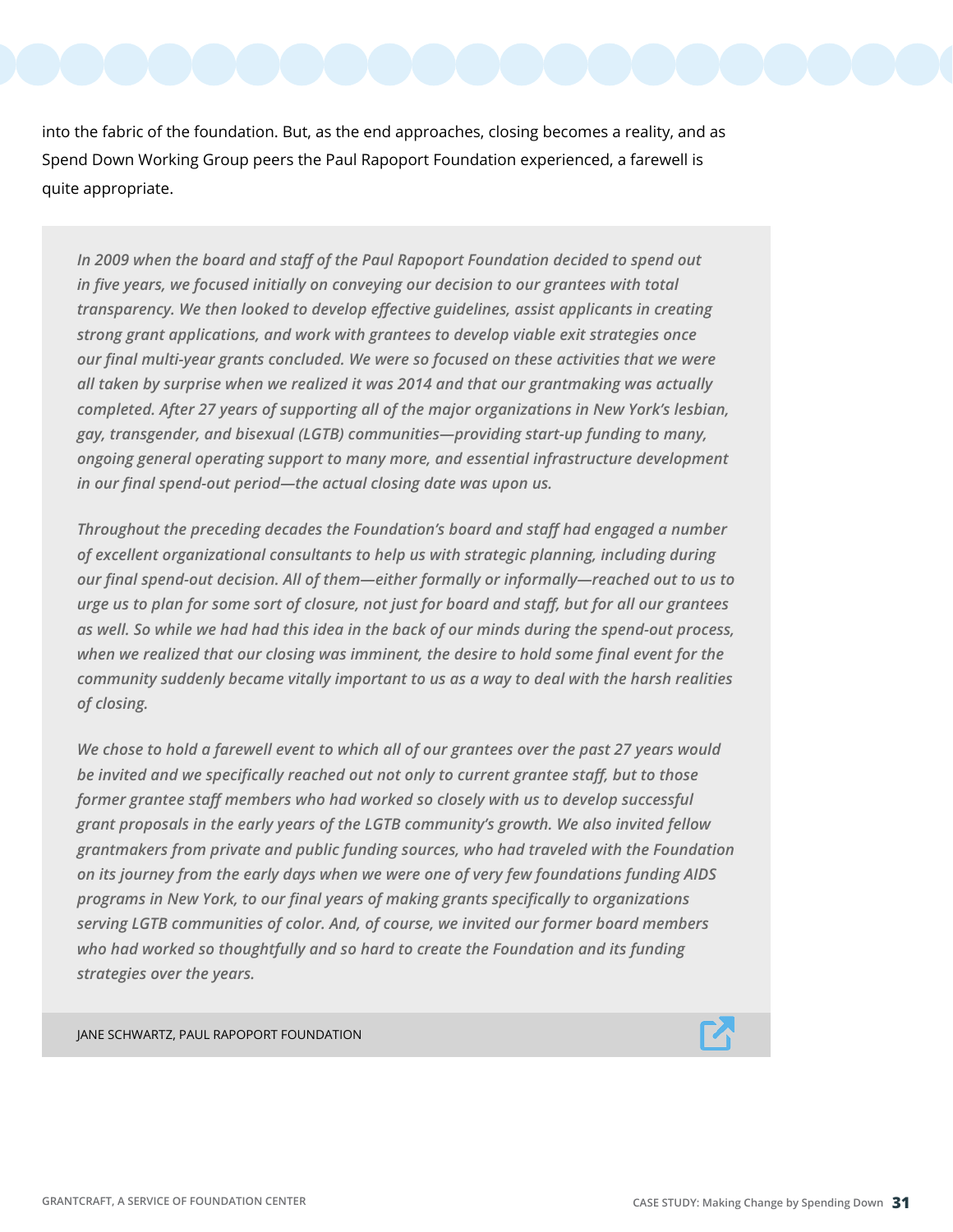Similarly, in December 2015, the last month of official ACBP operations, the foundation will bring together family, staff, peer funders, grantees, incubated organizations, other organizations in the field in the three countries with operations, and future leaders for a final celebration and collective reflection.

In this sense, a large part of ACBP's intentional legacy is creating a virtuous circle of giving back to communities it set out to serve by empowering others to do the same. This cycle, of continuing to support the communities and causes most important to the family, came through in many aspects of the spend-down process, from how empowerment goes beyond grant dollars, to how art was dispersed.

*Charles is interested in engaging other donors and members of communities he is passionate about all over the world. When innovators in the field of next generation engagement, Jewish identity and peoplehood, environment, and health come to Charles with novel ideas, he often meets with them to brainstorm around leveraging donor resources and optimizing service to communities in need.*

AMANDA LEVINE, THE ANDREA AND CHARLES BRONFMAN PHILANTHROPIES

*What we see in the office currently will be the last of the Claridge Collection. I divided and continue to divide objects in Charles' collection to go up for auction. Charles is committed to Historica Canada, a program of ACBP that promotes Canadianism. As his collection was largely comprised of Canadian artists, Charles decided that it was appropriate and intentional to auction the objects and give the proceeds to this core commitment. Its mission is what Charles' collection does: celebrates and shares the cultural joys of Canada.*

FRANKLIN SILVERSTONE, CLARIDGE COLLECTION OF CANADIAN ARTS AND CRAFTS

#### **CONCLUSION**

While we were writing this case study, we struggled with pinpointing ACBP's identity, because it's never been about the foundation alone. When ACBP was founded, there were two guiding principles that shaped its grantmaking, but more importantly, that shaped the development of the nine incubated entities. They were the enhancement of Canadianism and the unity of the



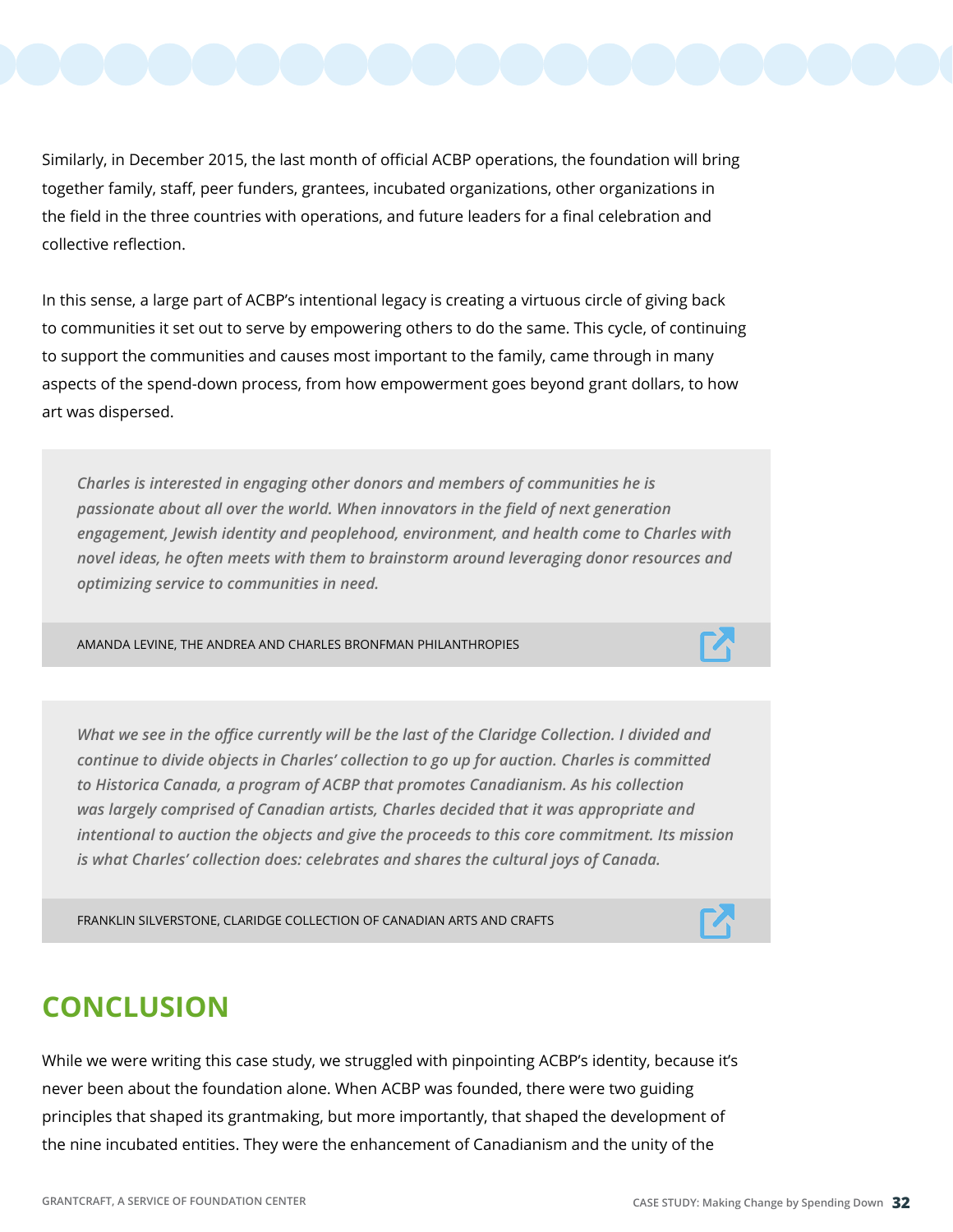Jewish people whose soul is in Jerusalem. And as the foundation and its work grew, so did the lenses of work involving the next generation, leadership, knowledge, and culture. Identity is a composite of experiences, values, learning, mistakes, and relationships. It's what defines an entity to its core. ACBP sought to build community in a way that was meaningful with personal values and good talent.

In Canada, the Andrea and Charles Bronfman Philanthropies is known as The CRB Foundation; in Israel, it's Keren Karev. While the names may be different across borders, the people-based, beyond-the-check, partnership-driven approach that celebrates innovation, learning, culture, place, and community is the same everywhere. The spend down manifested in a deep commitment to celebrating and enlivening these pillars of identity with grantees, peers, and other partners.

ACBP's identity is what it funds. It funds programs that enhance Jewish identity and experience. It collaborates with the next generation to encourage learning, questioning, and leadership. It celebrates history through cultural preservation and display. It leverages networks across geographies, generations, and backgrounds to deepen knowledge and innovation.

When ACBP no longer funds, it doesn't mean it will lose its identity. The legacy was always intended to be the programs it funded and incubated, along with a desire for the next generation to engage philanthropically and support their individual commitments and passions.

*The overarching theme of ACBP's journey and of philanthropy, more broadly, is evolution. We know that the field of venture philanthropy will keep growing just as it has for the past 30 years. The topic of spend down is still relatively new. I hold no brief about its wisdom compared to that of a longer-lasting lifespan. For us, it was the right decision. We know that our peers will continue to think strategically about their place in the philanthropic landscape. The fact that we are seeing more foundations helping to solve the problems they identify through strategies reflecting their values sets a good example for others. I know we will continue to see societal growth through the power of philanthropy.* 

CHARLES BRONFMAN, THE ANDREA AND CHARLES BRONFMAN PHILANTHROPIES